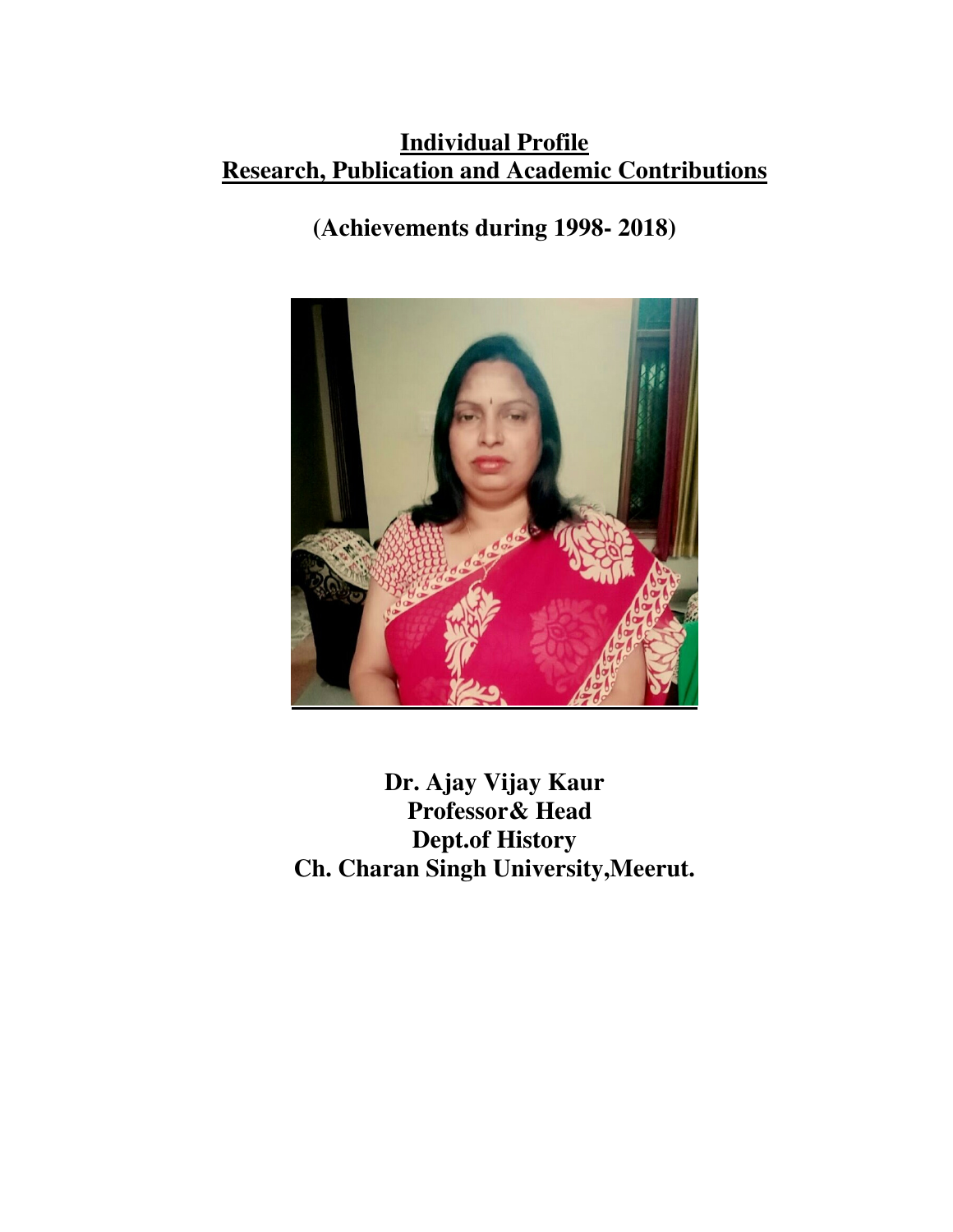# **Individual Profile Research, Publication and Academic Contributions**

### **(Achievements during 1998- 2018) Part-A**

| Dr. Ajay Vijay Kaur                                           |
|---------------------------------------------------------------|
| Professor & Head                                              |
| 20 years                                                      |
| <b>History</b>                                                |
| 1. Ancient Indian History<br>2. Modern Indian History         |
| 318/4 Jagrati Vihar, Sector-4, Meerut-250004, U.P.<br>(India) |
| 9410230666                                                    |
|                                                               |

## **7. Educational Qualifications:**

D.Litt , C.C.S. . [Meerut] University. Ph.D. (History) ,C.C.S.[Meerut] University, 2004. UGC NET Qualify in 1994. L.L.B., C.C.S[Meerut] University 1993. M.Phil.,C.C.S[Meerut] University,1990.

**8 Sex: Female** 

**9. Marital Status - Married** 

**10. Nationality- Indian** 

**11.Email - avkaurmeerut@gmail.com** 

#### **12. Academic Qualifications- Metric till post graduation**

| <b>Examination</b>  | Name of the             | <b>Year of</b> | <b>Percentage of</b> | <b>Division class/</b> |
|---------------------|-------------------------|----------------|----------------------|------------------------|
|                     | <b>Board/University</b> | passing        | marks                | Grade                  |
|                     |                         |                | obtained             |                        |
| <b>Metric</b>       | Allahabad Board UP      | 1983           | 60%                  | 1st                    |
| <b>Intermidiate</b> | Allahabad Board UP      | 1985           | 62.2%                | 1 St                   |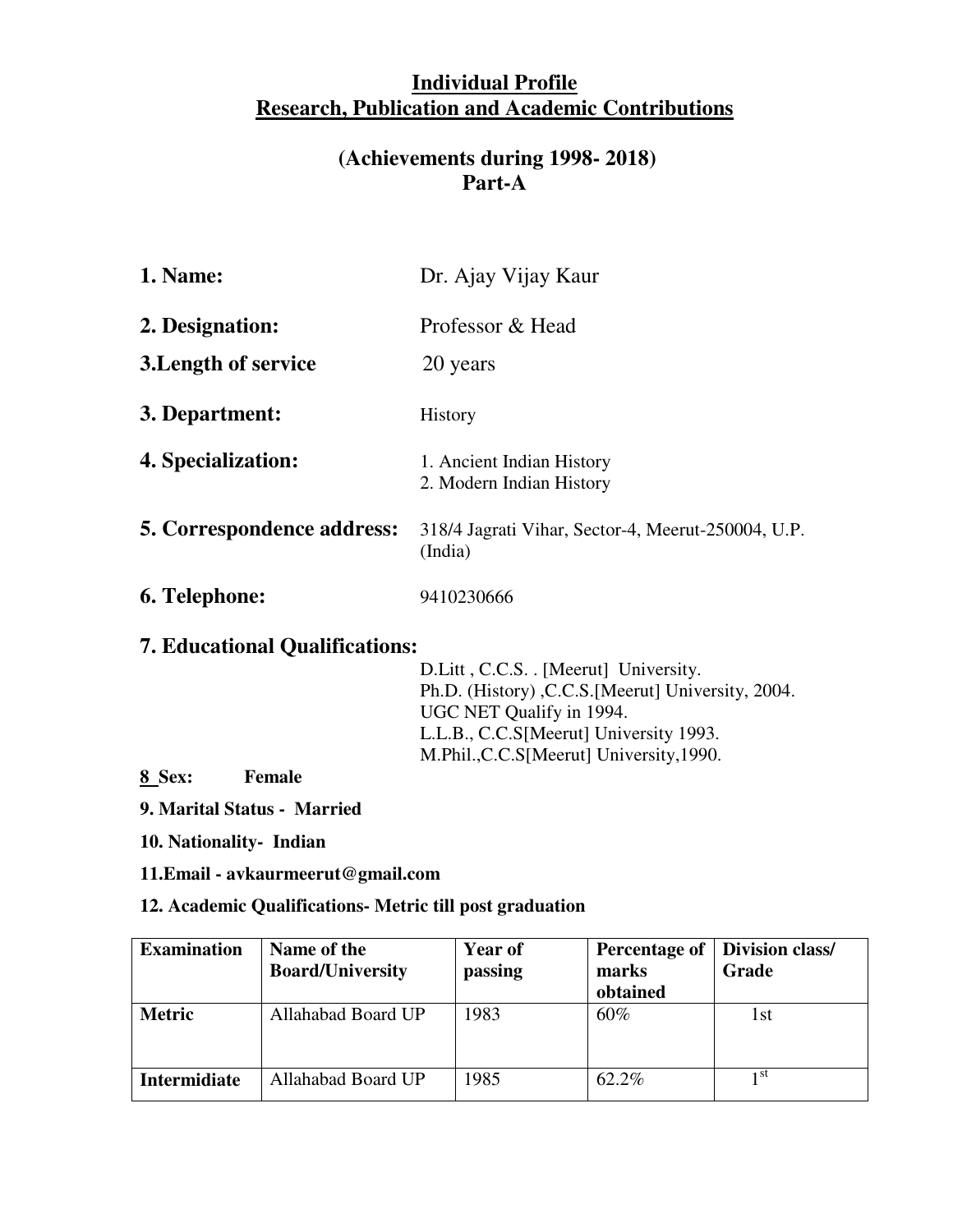|                   | <b>GraduationB.</b>   C.C.S. University. | 1987 | 58%       | $\gamma$ nd     |
|-------------------|------------------------------------------|------|-----------|-----------------|
| A [Hons.]         |                                          |      |           |                 |
| Post              | C.C.S. University.                       | 1989 | 60.2%     | 1 <sup>st</sup> |
| <b>Graduation</b> |                                          |      |           |                 |
| <b>NET</b>        | <b>UGC</b>                               | 1994 | Qualified |                 |

# **13. Research Degree(s)**

| <b>DEGREE</b> | <b>TITLE</b>                      | <b>DATE OF AWARD</b> | <b>UNIVERSITY</b>  |
|---------------|-----------------------------------|----------------------|--------------------|
| M.Phil.,      | Prachin Bharat mein Sannaya       | 1991 $[1st64%]$      | C.C.S. University, |
|               | <b>Vayvastha</b>                  |                      | Meerut             |
| Ph.D.         | Prachin Bharat mein Sannaya       | 2004                 | C.C.S. University, |
|               | Vayvastha [Vedic kaal se          |                      | Meerut             |
|               | Maurya kaal takk]                 |                      |                    |
| D.Litt.       | <b>Prachin Bharat mein</b>        | 2013                 | C.C.S. University, |
|               | Antarrraajjaya kootneete va       |                      | Meerut             |
|               | <b>Sambandh ; ekk Vishleshion</b> |                      |                    |

### **19. Period of teaching experience: Total -20 years**

**20. Research Experience Years -17**

**21. Fields of specialization under the subject / discipline-**(a) Ancient Indian History (b). Modern Indian History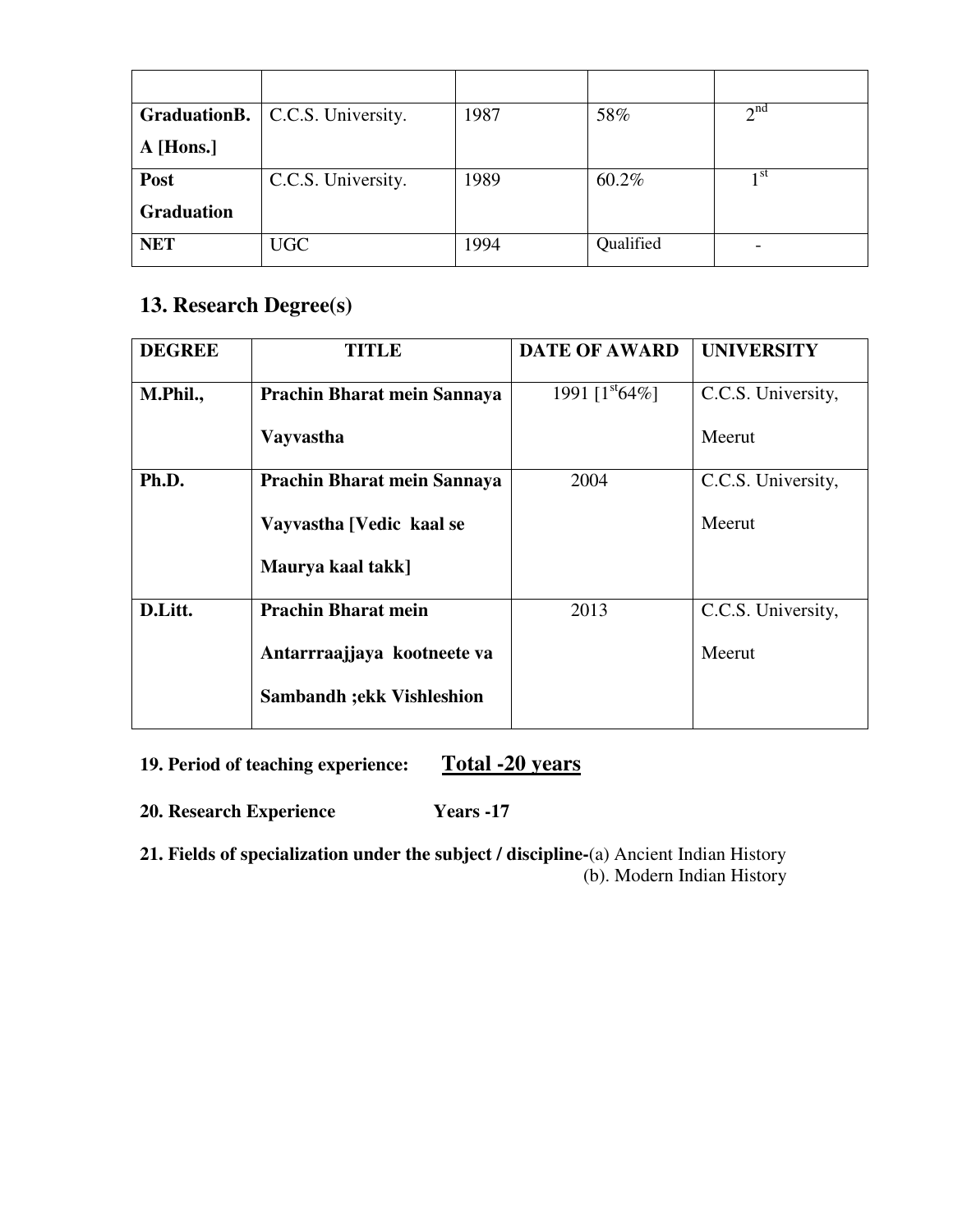#### **Part B Research, Publication and Academic Contributions**

# **A. Published papers in journals-**

| <b>SN</b>      | <b>Title with</b>   | Journal/Reffered         | <b>ISSN/ISBN No</b>                   | Wheather peer                     | <b>Wheater</b>        |
|----------------|---------------------|--------------------------|---------------------------------------|-----------------------------------|-----------------------|
|                | Page no.            | or not                   |                                       | reviewed impact<br>factor, if any | you are<br>main       |
|                |                     |                          |                                       |                                   | author/sole<br>author |
|                | "Samrat             | Vishva Bharti-A          |                                       | peer reviewed/                    | sole author           |
| $\mathbf{1}$   | Ashoka              | Multi-Disciplinary       | 0975-9883<br>Dr. S.S. Kanade          | Referred                          |                       |
|                | Mahaan ke           | International            | Chief<br>Editor/                      |                                   |                       |
|                | Abhilekh"           | <b>Referred Research</b> | (Maharastra)<br>2012                  |                                   |                       |
|                | Page No.244-        | Journal, Thematics       |                                       |                                   |                       |
|                | 47                  | Vol-3, Issue-4, Latur    |                                       |                                   |                       |
|                |                     | (Maharastra)             |                                       |                                   |                       |
| $\overline{2}$ | "Prachin            | <b>Social Science</b>    | 2231-0789<br>Mrs.                     | peer reviewed                     | sole author           |
|                | Bhartiya Itihas     | <b>Reporter-A Peer</b>   | Swami<br>S.S.<br>Chief<br>Editor,     |                                   |                       |
|                | Mein Youdh ke       | Reviewed Inter-          | Principal                             |                                   |                       |
|                | Manovaggyani        | Disciplinary             | Advisor-<br>S.S.<br>Kanade/<br>Latur- |                                   |                       |
|                | k K'aaran"          | International            | 2013                                  |                                   |                       |
|                | Page No.13-15       | Research Journal,        |                                       |                                   |                       |
|                |                     | Thematics Pub, Pvt.      |                                       |                                   |                       |
|                |                     | Ltd. Vol-3, Issue-1,     |                                       |                                   |                       |
|                |                     | Feb.2013, Latur          |                                       |                                   |                       |
|                |                     | (Maharastra)             |                                       |                                   |                       |
| $\overline{3}$ | 'Impact of          | <b>Research Journal</b>  | Vol-<br>957-4083,                     | A Peer                            | sole author           |
|                | Geografical         | <b>of</b>                | Brij<br>$1X-I1$ , Prof.<br>Gopal      | <b>Reviewd/Referre</b>            |                       |
|                | factors on          | Arts, Management         | Sep. 2013                             | d                                 |                       |
|                | early Medieval      | and Social Science,      |                                       | <b>InterDisciplinar</b>           |                       |
|                | <b>Military</b>     |                          |                                       | y,International                   |                       |
|                | <b>System' Page</b> |                          |                                       | <b>Researh</b>                    |                       |
|                | No.140-43           |                          |                                       | Journal, Indexed                  |                       |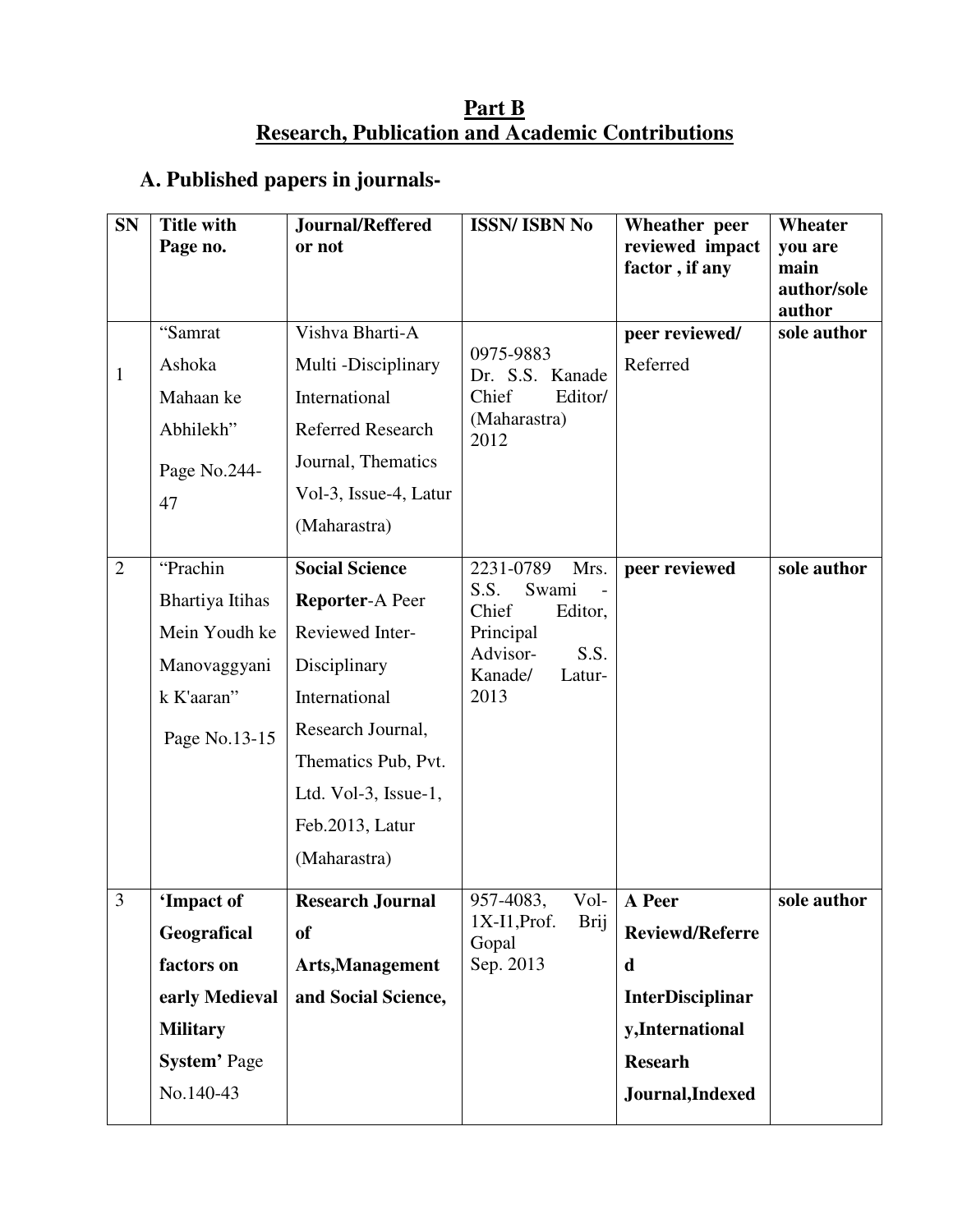|                |                                                                         |                                                                                                  |                                                                                                              | and Listed<br>at;Ulrich's<br><b>International</b><br><b>PeriodicalDictio</b><br>nary, Proquest, U.<br>S.A. Title<br>Id;715204                                                                                                                                       |             |
|----------------|-------------------------------------------------------------------------|--------------------------------------------------------------------------------------------------|--------------------------------------------------------------------------------------------------------------|---------------------------------------------------------------------------------------------------------------------------------------------------------------------------------------------------------------------------------------------------------------------|-------------|
| $\overline{4}$ | 'Guptshashaka<br>on ke Kootnitik<br>Sambandh'<br>Page No.133-<br>38     | <b>Research Journal</b><br>of Social and Life<br><b>Science</b>                                  | 973-3914,<br>Vol-<br>Xv<br>,Chief<br>Editor-<br>Prof. Brij Gopal<br>Dec. 2013                                | A Peer<br><b>Reviewd/Referre</b><br>$\mathbf d$<br><b>InterDisciplinar</b><br>y,International<br><b>Researh</b><br>Journal, Indexd<br>and Listed<br>at;Ulrich's<br><b>International</b><br><b>Periodical</b><br>Dictionary, Proq<br>uest, U.S.A. Title<br>Id;715205 |             |
| 5              | The Cotton<br>Textile<br>Industry in<br>British India'<br>Page No.49-54 | Itivratta- Inter-<br>Disciplinary<br>International<br>Research Journal of<br>History and Culture | 2347-1611<br>Vol.1 Part2,<br>C.M.Agrawal,Pro<br>f., Kumaun<br>Campus, Almora<br>[U.K]<br>India<br>March-2014 | peer reviewed                                                                                                                                                                                                                                                       | sole author |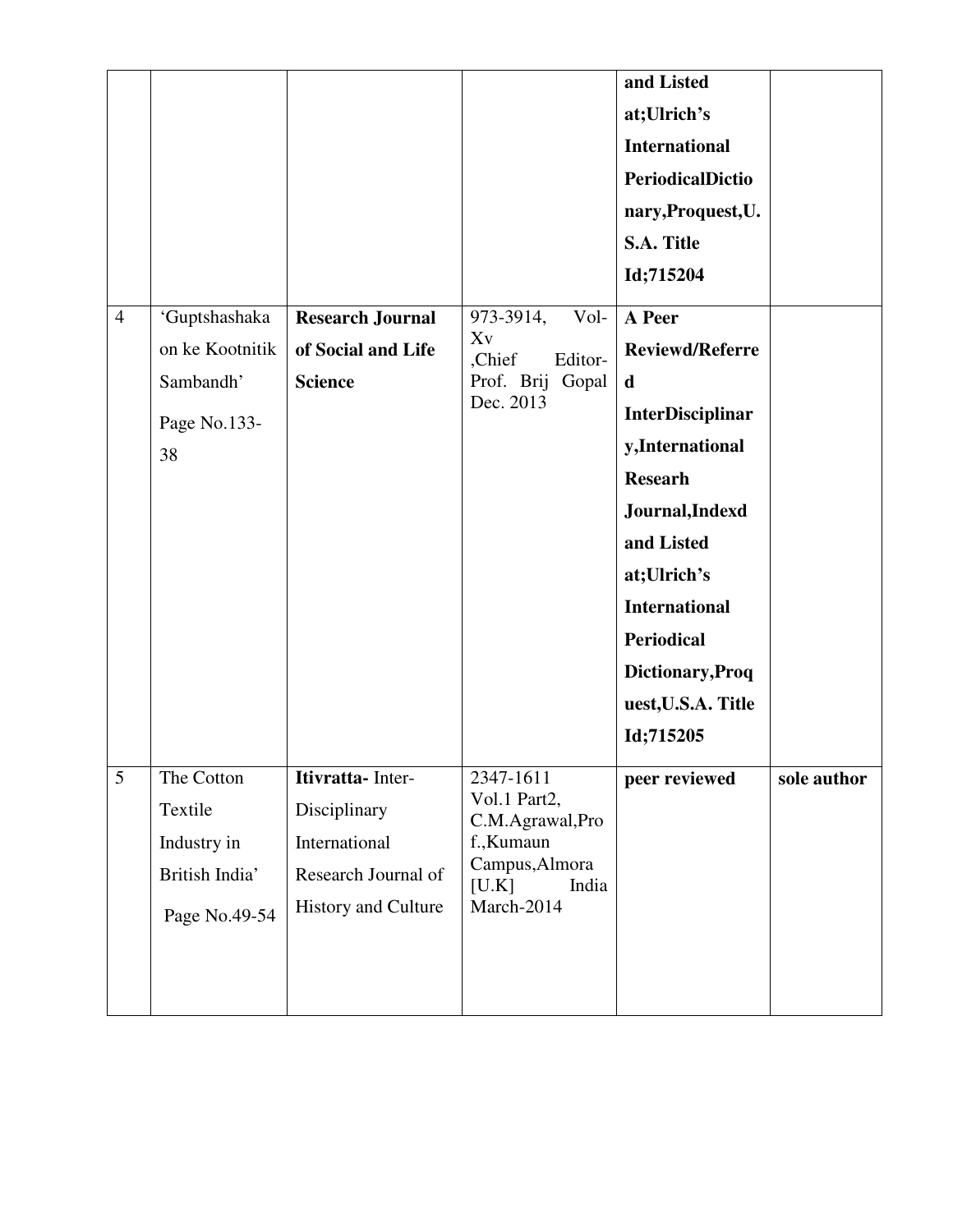| 6.             | Ambedkar Ke<br>Dalit Mukti Ke<br>Liye Vibhin<br>Satyagrah                                   | Younker Social<br><b>Science Research</b><br>Journal, [E-<br>Journal], Heero-Hito,<br>Vol.-1 $(1)$ | 2348-7283, April -<br>2014,<br>Younker<br>Scientific<br>and<br>Science<br>Social<br>Research<br>Foundation<br>Gaziabad<br>U.P<br>April 2014, | Interational, [E-<br>Journal]<br><b>Research</b><br><b>Journal</b>                                           | sole author |
|----------------|---------------------------------------------------------------------------------------------|----------------------------------------------------------------------------------------------------|----------------------------------------------------------------------------------------------------------------------------------------------|--------------------------------------------------------------------------------------------------------------|-------------|
| $\overline{7}$ | De-<br>industriazation<br>under British<br>India' Page<br>No.104-07                         | Soudh Vaani-, Jan.-<br>April-2013<br>Dr.Rajandra<br>Rahi, Maounathbanja<br>n, Maoun, U.P           | 2319-3212                                                                                                                                    | International<br>Research Journal                                                                            | sole author |
| 8              | "Maurya Kaal<br>Mein Vyapaar<br>Aur Vaarijjaya<br>ke Vivid<br>Paksha"<br>Page No.123-<br>26 | Journal of<br>Humanities & Social<br>Sciences, Vol-XIV                                             | 0974-8806<br>Dr.<br>Lari Aazad Chief<br>Editor<br>Bulandshahar[UP<br>Feb. 2013                                                               | a globally<br>circulated and<br><b>Reputed</b><br><b>Research</b><br><b>Journal From</b><br>South East Asia, | sole author |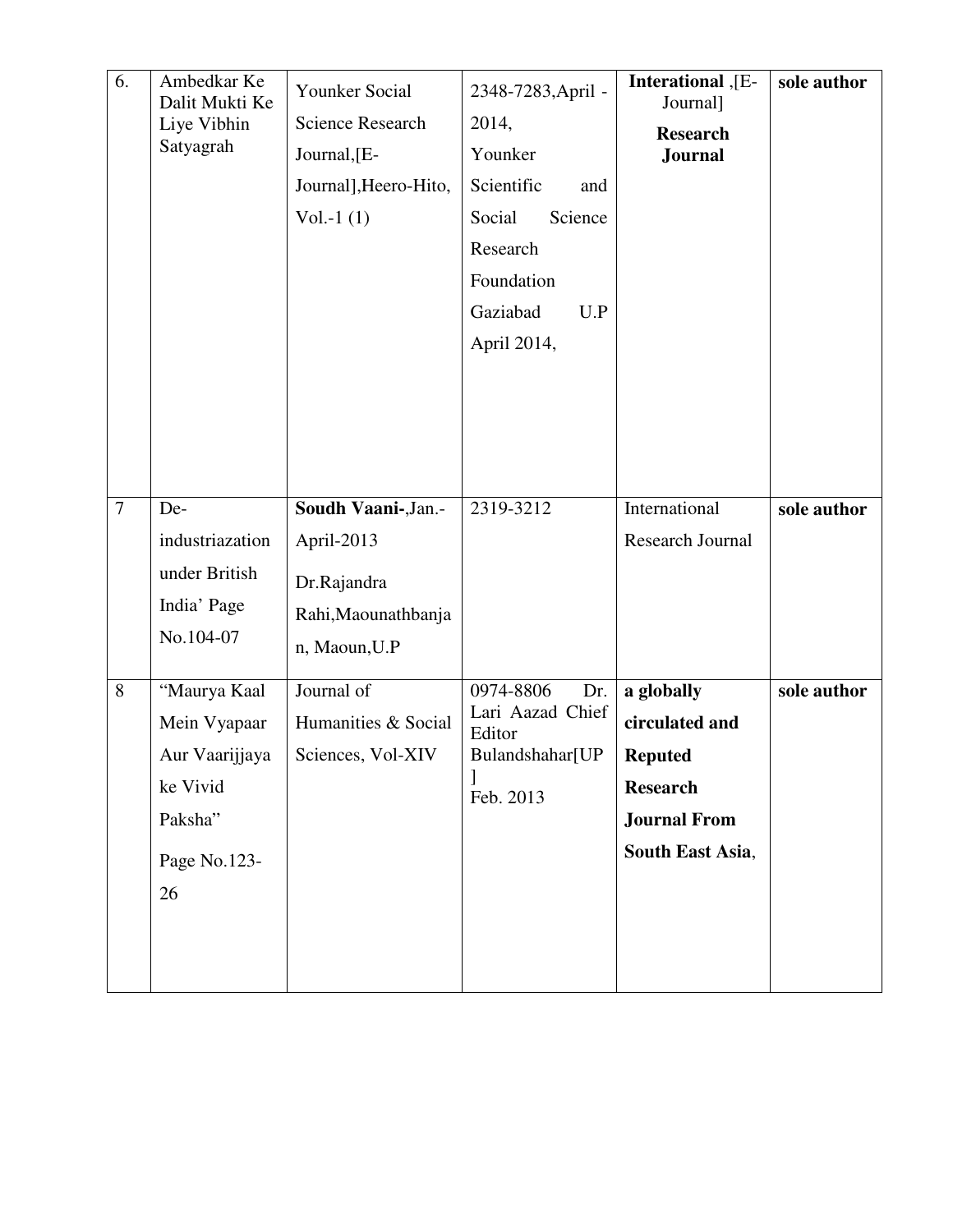| 9  | "Prachin                         | Journal of                                      | 0974-8806                                                   | a globally                  | sole author |
|----|----------------------------------|-------------------------------------------------|-------------------------------------------------------------|-----------------------------|-------------|
|    | Bhartiya                         | Humanities &                                    | Dr. Lari<br>Aazad<br>Chief<br>Editor                        | circulated and              |             |
|    | 'Nayaya                          | <b>Social Sciences,</b>                         | Bulandshahar[UP                                             | <b>Reputed</b>              |             |
|    | Vayavastha                       | Vol-XIV                                         | 1,<br>Feb. 2013                                             | <b>Research</b>             |             |
|    | Mein Parishad"                   |                                                 |                                                             | <b>Journal From</b>         |             |
|    | Page No 176-                     |                                                 |                                                             | South East Asia,            |             |
|    | 80                               |                                                 |                                                             |                             |             |
|    |                                  |                                                 |                                                             |                             |             |
| 10 | 'Maurya                          | Journal of                                      | 0974-8806<br>Dr. Lari<br>Aazad                              | a globally                  | sole author |
|    | Samratoan ki                     | Humanities &                                    | Chief<br>Editor                                             | circulated and              |             |
|    | youdhniti'                       | <b>Social Sciences Feb.</b>                     | Bulandshahar[UP                                             | <b>Reputed</b>              |             |
|    | Page No.20-26                    | 2013 Vol-XV                                     | J                                                           | <b>Research</b>             |             |
|    |                                  |                                                 |                                                             | <b>Journal From</b>         |             |
|    |                                  |                                                 |                                                             | <b>South East Asia,</b>     |             |
|    |                                  |                                                 |                                                             |                             |             |
| 11 | <b>Military</b>                  | Navadrashti -                                   | 2319-8303                                                   | U.P                         | sole author |
|    | Administratio                    | <b>Research Journal</b>                         | Varansi [UP]                                                | Govt.Reg.No.160             |             |
|    | n in early                       |                                                 |                                                             | 9                           |             |
|    | <b>Medieval</b>                  |                                                 |                                                             |                             |             |
|    | India'                           |                                                 |                                                             |                             |             |
| 12 | "Boudh Sahitya                   | Journal released on                             | Younker                                                     | released                    | sole author |
|    | Aitihasik<br>Ka<br>Mahatav" 143- | the occasion of the<br>international            | <b>Scientific</b><br>and<br><b>Social</b><br><b>Science</b> | international               |             |
|    | 52                               | seminar on India &                              | <b>Research</b>                                             | seminar on India<br>& Korea |             |
|    |                                  | Korea                                           | <b>Foundation</b>                                           |                             |             |
|    |                                  | <b>Relationship-</b><br>"Sharing<br><b>Mind</b> | Gaziabad U.P.                                               |                             |             |
|    |                                  | <b>Between India and</b>                        |                                                             |                             |             |
|    |                                  | Korea through                                   |                                                             |                             |             |
| 13 | "Bharat Mein                     | <b>July-2010</b>                                |                                                             |                             |             |
|    |                                  | Younker                                         | 2348-7488 April -                                           | International [E -          | sole author |
|    | Nari                             | International                                   | 2014,                                                       | Research Journal]           |             |
|    | Sasakhtikaran                    | <b>Research Journal</b>                         | Younker                                                     |                             |             |
|    | Aur Savitri Bai                  | of Art, History                                 | Scientific<br>and                                           |                             |             |
|    | Phule"                           | ,Culture and                                    | Social<br>Science                                           |                             |             |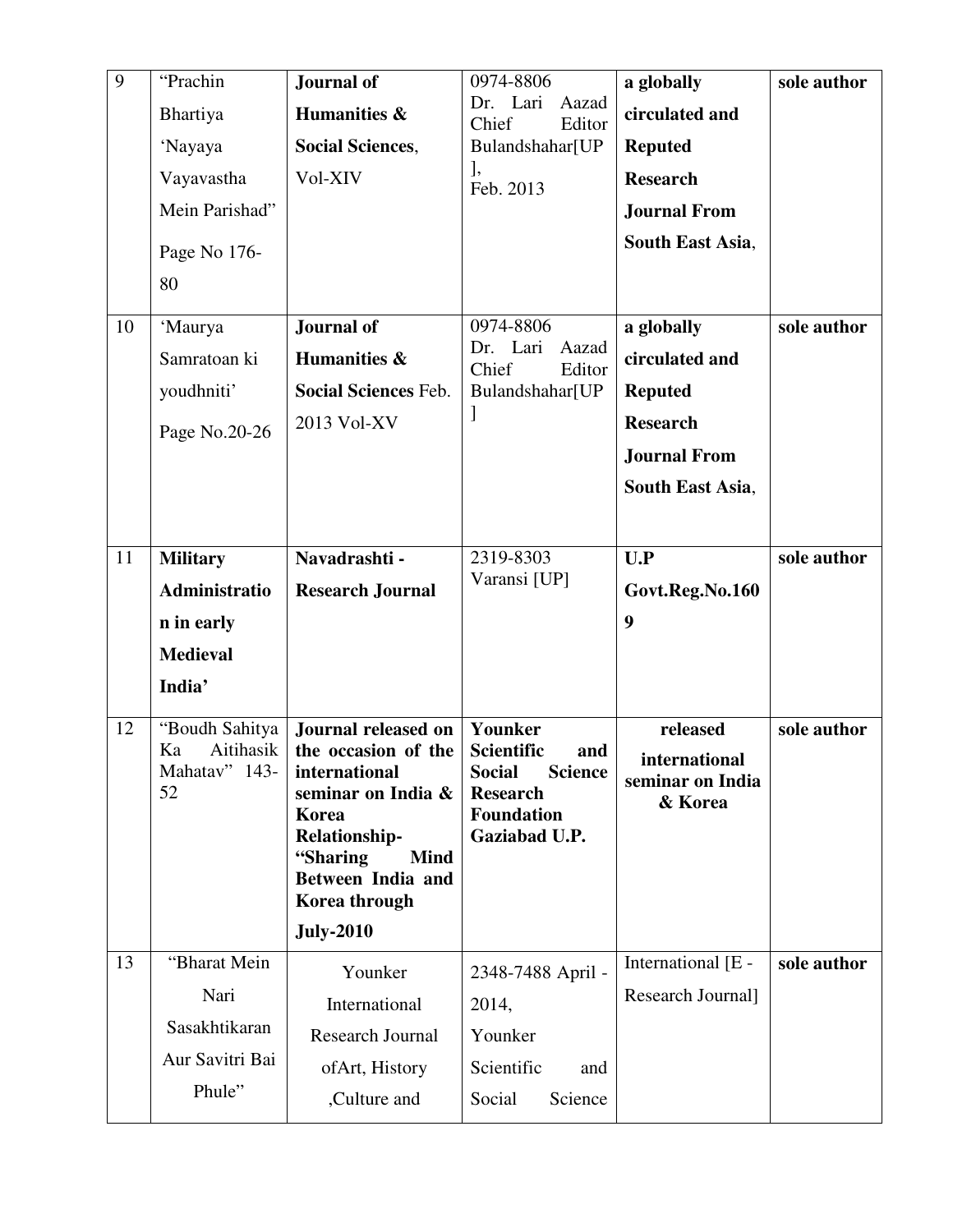|    |                                                                                         | Archaeology, Web.w<br>ww.j-Younker<br>.co.in , Heero-Hito,<br>$Vol.-1(1)$                                        | Research<br>Foundation<br>Gaziabad<br>U.P<br>April 2014,                                                                                   |                                                                        |             |
|----|-----------------------------------------------------------------------------------------|------------------------------------------------------------------------------------------------------------------|--------------------------------------------------------------------------------------------------------------------------------------------|------------------------------------------------------------------------|-------------|
| 14 | 'Sikender ke<br>Aakraman ke<br><b>Samay Bharat</b><br>ke<br>Ganntantratam<br>ak Rajjya" | Soudh Gyanantika-A<br>National Journal                                                                           | Indian<br>Constitution<br>Awareness<br>Association(India<br>$) -2011$                                                                      | ISSN-2277-582x<br><b>National</b><br><b>Research</b><br><b>Journal</b> | sole author |
| 15 | Vedic kaal<br>Mein<br>Chhikittsa'<br>Page No.271-<br>76                                 | Itivratta- Inter-<br>Disciplinary<br>International<br>Research Journal of<br><b>History and Culture</b>          | 2347-1611<br>Vol.2 Part1,<br>C.M.Agrawal,Pro<br>f., Kumaun<br>Campus, Almora<br>[U.K]<br>India<br>Desember-2014                            | peer reviewed                                                          | sole author |
| 16 | "Irrigation<br>system in<br>British India"<br>Page No.185-<br>88                        | Younker<br>International<br>Research Journal<br>Humanities, Web.ww<br>w.j- Younker .co.in<br>,Heero-Hito, Vol.-1 | 2348-6066 April-<br>2014,<br>Younker<br>Scientific<br>and<br>Social<br>Science<br>Research<br>Foundation<br>Gaziabad<br>U.P<br>April 2014, | International [E -<br>Research Journal]                                | sole author |
| 17 | "Baudh Darma<br>mein Sadharma<br>ki Avadharna",<br>24-30                                | Itivratta, Inter-<br>Disciplinary<br>International<br>Research Journal of<br>History and Culture                 | 2347-1611<br>Vol.2 Part1,<br>C.M.Agrawal,Pro<br>f., Kumaun<br>Campus, Almora<br>[U.K]<br>India<br>Desember-2014                            | peer reviewed                                                          | sole author |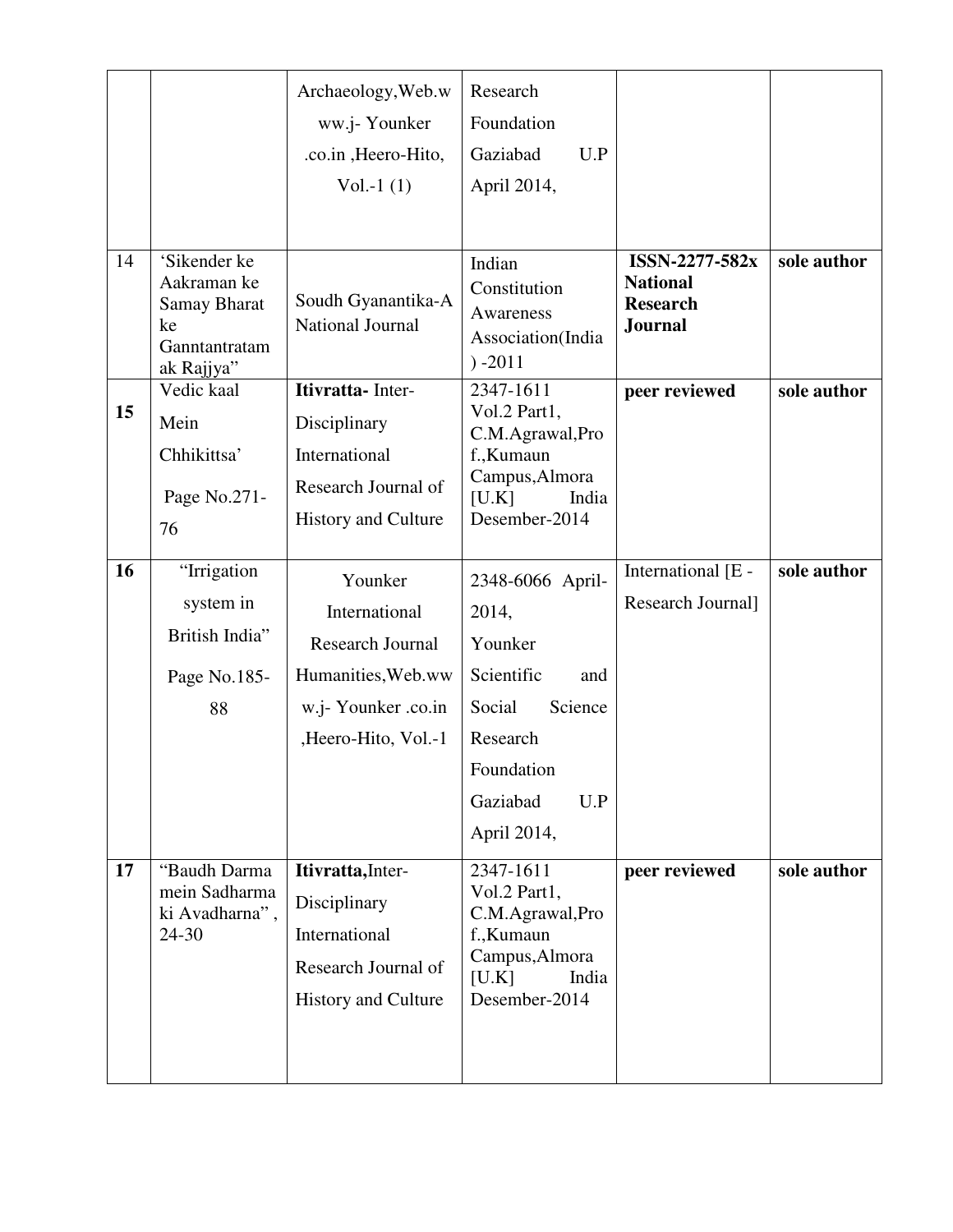| 18 | "Baudh Sahitya | Itivratta, Inter-          | 2347-1611           | peer reviewed | sole author     |
|----|----------------|----------------------------|---------------------|---------------|-----------------|
|    | mein varnit    | Disciplinary               | Vol.2 Part-2,       |               |                 |
|    | Samaj ki       |                            | C.M.Agrawal,        |               |                 |
|    | Dharmik-       | International              | Prof., Kumaun       |               |                 |
|    | Darshanik lok  | Research Journal of        | Campus, Almora      |               |                 |
|    | Sanskriti ke   |                            | India<br>[U.K]      |               |                 |
|    | vivid",        | <b>History and Culture</b> | Desember-2017       |               |                 |
|    | $44 - 50$      |                            |                     |               |                 |
|    |                |                            |                     |               |                 |
|    |                |                            |                     |               |                 |
|    | <b>Total</b>   | Peer reviewed /            |                     |               | <b>Total 18</b> |
|    |                | Referred/                  | <b>National -02</b> |               |                 |
|    |                | International / 15         |                     |               |                 |

# **B. (i) Research paper/Articles/ Chapters published in Books\_\_**

| S.N            | Title with page<br>n <sub>0</sub>                                  | Book title, editor & publisher                                                         | ISSN/ ISBN No.                                   | No of co-<br>author |
|----------------|--------------------------------------------------------------------|----------------------------------------------------------------------------------------|--------------------------------------------------|---------------------|
| 1              | 'Vedic Kaal Mein<br>Rannneetee Ke<br>Vividh<br>Paksha'95-99        | <b>Book-</b> "Prachin Bharat Mein<br>Sanya Vayvastha Avam Youdh<br>Pranali'<br>Auther- | <b>ISBN No.978-81-</b><br>7555-547-1,<br>$-2013$ | None                |
|                |                                                                    | Dr A.V.Kaur Published-<br><b>University Publication, 22/4735,</b>                      |                                                  |                     |
|                |                                                                    | <b>Prakash</b>                                                                         |                                                  |                     |
|                |                                                                    | deep Bulding,<br>Ansari Road,                                                          |                                                  |                     |
|                |                                                                    | Daryaaganz, New Delhi-110 002                                                          |                                                  |                     |
|                |                                                                    |                                                                                        |                                                  |                     |
| $\overline{2}$ | Brahaman Youg<br>Mein Aarya-<br>Anaarya<br>Sambandh,<br>100-03     | Same as above                                                                          | Same as above                                    | None                |
| $\overline{3}$ | Sunga Kaal Mein<br>Anterrraajjaya<br>neetee ve<br>Sambandh, 104-09 | Same as above                                                                          | Same as above                                    | None                |
| $\overline{4}$ | Maurya Kaal<br>Mein<br>Anterrraajjaie<br>Kootneeti Ki              | Same as above                                                                          | Same as above                                    | None                |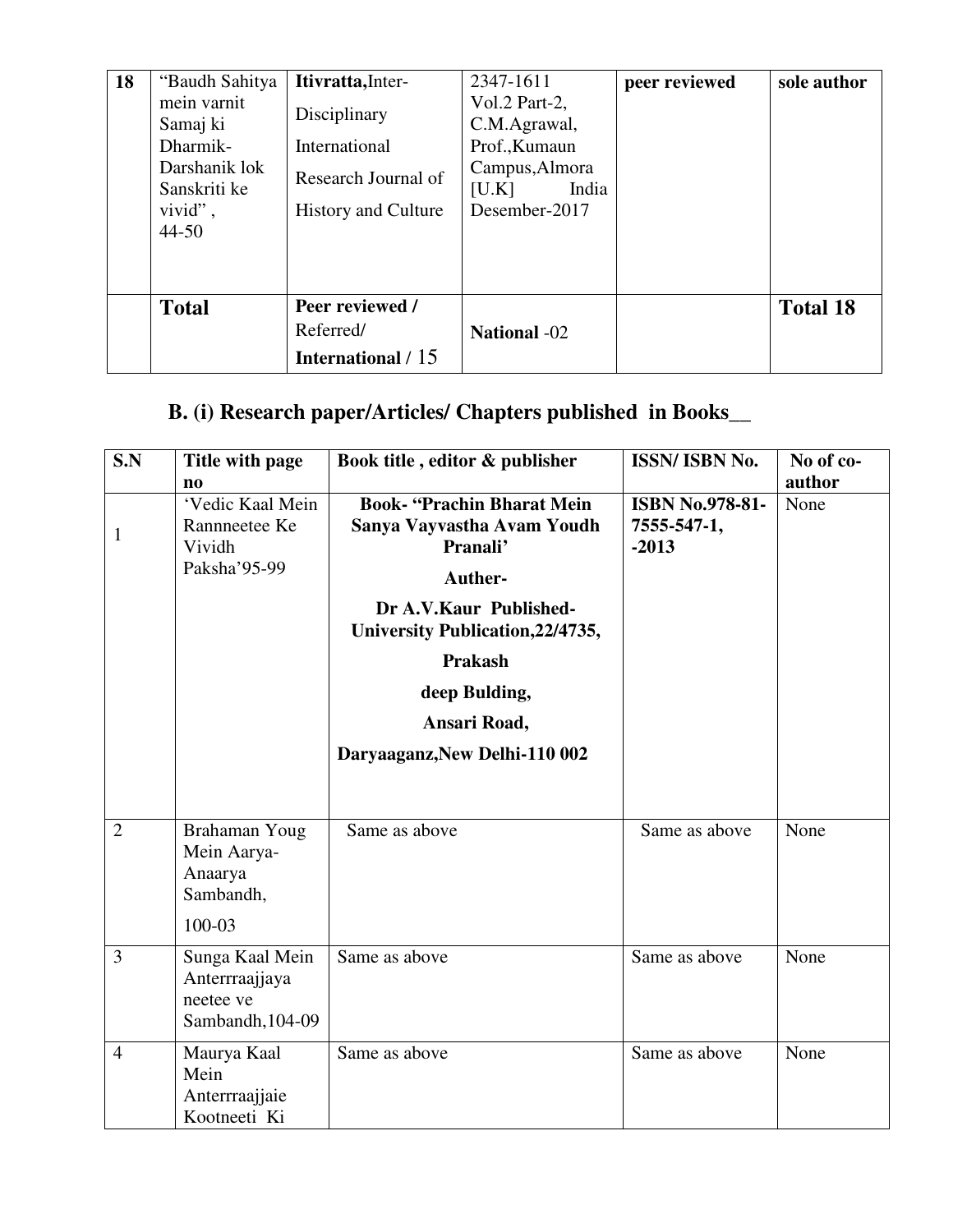|                | Disha-                                                                                       |                                                                                                                                |                                               |      |
|----------------|----------------------------------------------------------------------------------------------|--------------------------------------------------------------------------------------------------------------------------------|-----------------------------------------------|------|
|                | 110-17                                                                                       |                                                                                                                                |                                               |      |
| 5              | <b>Bharat Mein Saka</b><br>Pahalava ve<br>Anterrraajjaya<br>neetee ve<br>Sambandh,<br>118-24 | Same as above                                                                                                                  | Same as above                                 | None |
| 6.             | Mahakavayou<br>Mein Pramukh<br>Raajtantra ve<br>Ganatantra,<br>200-25                        | Book- Magadh Samraajjaya Ka<br>Itihas, Auther-<br>Dr A.V.Kaur Published-<br><b>University</b><br>Publication, 22/4735, Prakash | <b>ISBN No.978-81-</b><br>7555-546-4,<br>2013 | None |
|                |                                                                                              | deep Bulding,                                                                                                                  |                                               |      |
|                |                                                                                              | Ansari Road, Daryaaganz,                                                                                                       |                                               |      |
|                |                                                                                              | <b>New Delhi-110 002</b>                                                                                                       |                                               |      |
| $\overline{7}$ | - Prachin Bharat<br>Mein Guptcharow<br>Ke Prakar ve<br>Kaaryapaddati,<br>226-32              | Same as above                                                                                                                  | Same as above                                 | None |
| 8              | - Prachin Bharat<br>MeinYoudh Mein<br>Dhawajo Avam<br>Pataakaaon ka<br>Prayoug, 233-39       | Same as above                                                                                                                  | Same as above                                 | None |
| 9              | - Prachin Bharat<br>Mein Youdh ke<br>Neeyam ve<br>youdhaachaar, 240<br>$-47$                 | Same as above                                                                                                                  | Same as above                                 | None |
| 10             | - Prachin kaal<br>Mein Bharat Ke<br>Vadeshik<br>Sambandh, 148-55                             | Same as above                                                                                                                  | Same as above                                 | None |
| 11             | Kamandak ke<br>anusar<br>Anterrraajjaie<br>Kootneeti                                         | <b>Book-</b><br>'Maurya Samraajjaya<br>Ka Itihas'                                                                              | <b>ISBN No.978-81-</b><br>7555-671-3,-2014    | None |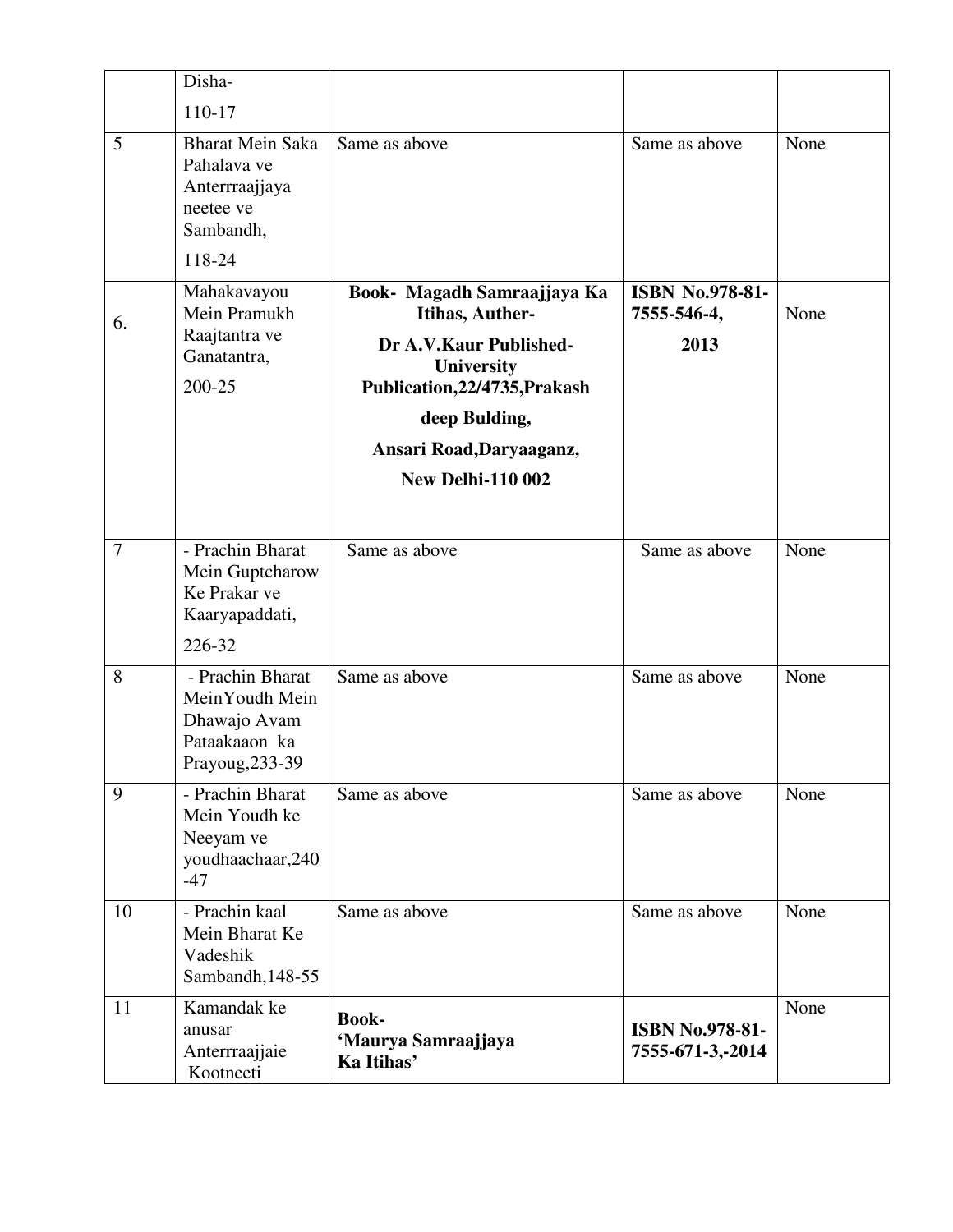| 12 | Rajjaoun ki<br>videshniti ve<br>aachaarya<br>Kamandak ke<br>anusar                     | Same as above                                                                                                                                                                  | Same as above                                   | None |
|----|----------------------------------------------------------------------------------------|--------------------------------------------------------------------------------------------------------------------------------------------------------------------------------|-------------------------------------------------|------|
| 13 | Prachin Bharat<br>Mein prachalit<br>dand ke pramukh<br>prakar                          | Same as above                                                                                                                                                                  | Same as above                                   | None |
| 14 | 'Maurya Kaal<br>Mein Hasti<br>Saina' 195-99                                            | <b>Book - "Prachin Bharat Mein</b><br>Kootneetik Sambandh' Auther-<br>Dr A.V.Kaur Published-<br><b>University</b><br>Publication, 22/735, Prakashdeep<br><b>Bulding, Ansar</b> | <b>ISBN No.978-81-</b><br>7555-670-6<br>$-2014$ | None |
|    |                                                                                        | Road, Daryaaganz<br>New Delhi-110002                                                                                                                                           |                                                 |      |
| 15 | 'Maurya Kaal<br>Mein Sanya<br>Sangathan Mein<br>Shastrashtra<br>Prabandha' 200-<br>203 | Same as above                                                                                                                                                                  | Same as above                                   | None |
| 16 | 'Kootneeti<br>Tantra Mein Durg<br>Avam Chhavani<br>Nirmana203-08                       | Same as above                                                                                                                                                                  | Same as above                                   | None |
| 17 | 'Maurya Kaal<br>Mein Kootneeti<br>Vayvasth<br>Mein Veeyouh<br>Rachna' 209-216          | Same as above                                                                                                                                                                  | Same as above                                   | Do   |
| 18 | 'Kaamandak Ke<br>Anusaar<br>Unterraajjayi<br>Kotniti'217-224                           | Same as above                                                                                                                                                                  | Same as above                                   | Do   |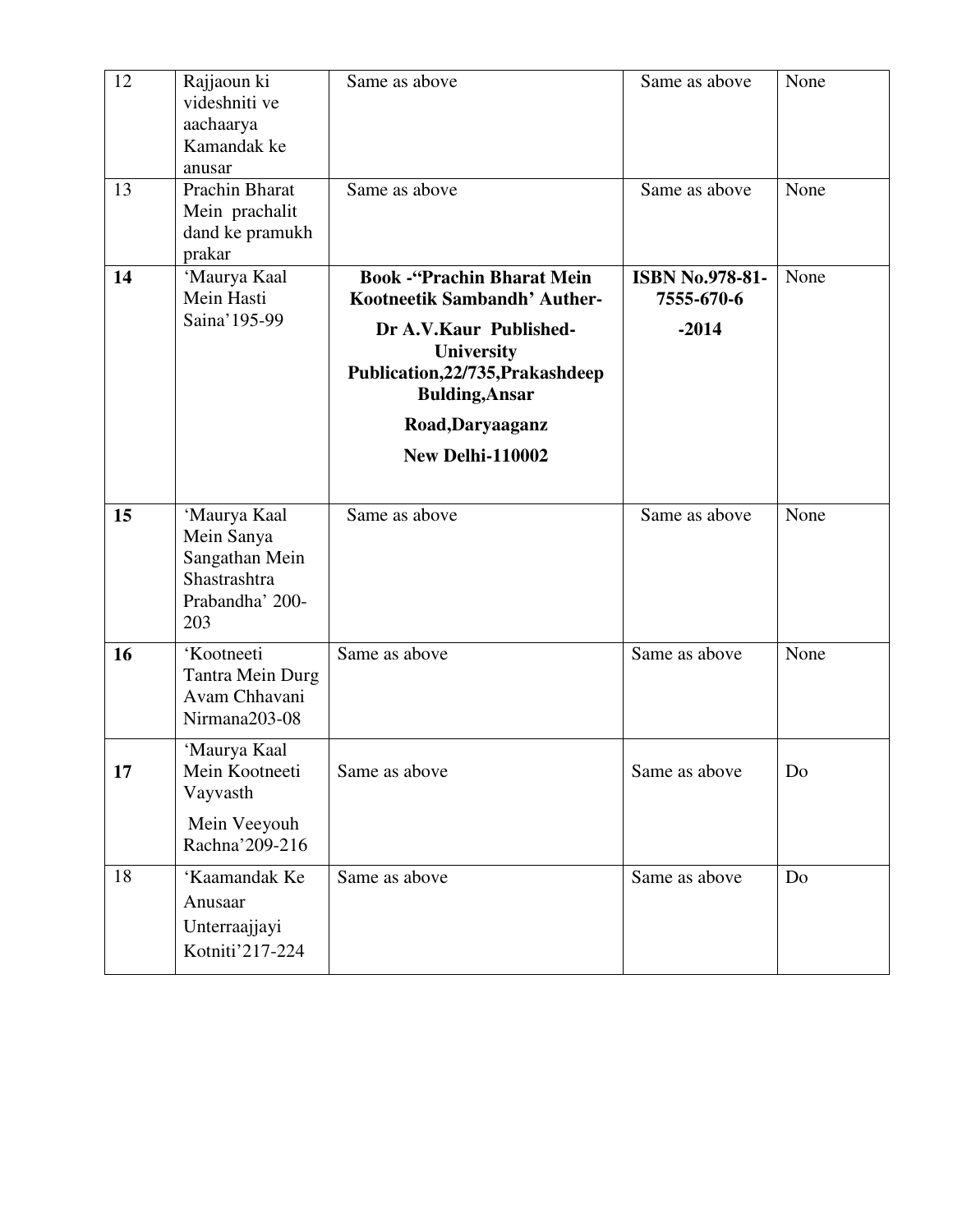|    | 'Pitak Granthaon                                                                                        | "Bharat Mein Baudh Dharma ke                                                                                                                         | <b>ISBN No.978-81-</b> | None |
|----|---------------------------------------------------------------------------------------------------------|------------------------------------------------------------------------------------------------------------------------------------------------------|------------------------|------|
| 19 | kaa Baudh                                                                                               | pramukh pranetaa' Auther-                                                                                                                            | $7555-600-3$ ) -       |      |
|    | Saahitaya mein<br>mahattava'                                                                            | Dr A.V.Kaur Published-<br><b>University</b><br>Publication, 22/4735, Prakashdeep<br><b>Bulding, Ansari</b><br>Road, Daryaaganz, New Delhi-110<br>002 | 2013                   |      |
| 20 | 'Baudh Dharma<br>ke prachar mein<br>Baudhsangitiyao<br>ki bhumikaa'                                     | Same as above                                                                                                                                        | Same as above          | None |
| 21 | 'Baudh Saahitaya<br>mein mein<br>saamaajik<br>samaantaa ,varna<br>ve jaatiya<br>ullekha'                | Same as above                                                                                                                                        | Same as above          | None |
| 22 | 'Bhartiya varna<br>vayvastha mein<br><b>Brahaman</b><br>varna[Baudh<br>Saahitaya ke<br>sandhrabh mein]' | Same as above                                                                                                                                        | Same as above          | None |
| 23 | 'Prachin Bharat<br>mein daasaon ki<br>istithi'[300BC-<br>$200BC$ ]'                                     | Same as above                                                                                                                                        | Same as above          | None |
| 24 | 'Prachin Bharat<br>mein Ismriti<br>granthaon mein<br>daas prathaa<br>$[200BC-600AD]$ '                  | Same as above                                                                                                                                        | Same as above          |      |
| 25 | 'Dr. Ambedkar ki<br>Bharat mein jaati<br>pratha sambandhi<br>avadhaarna ki                              | Same as above                                                                                                                                        | Same as above          |      |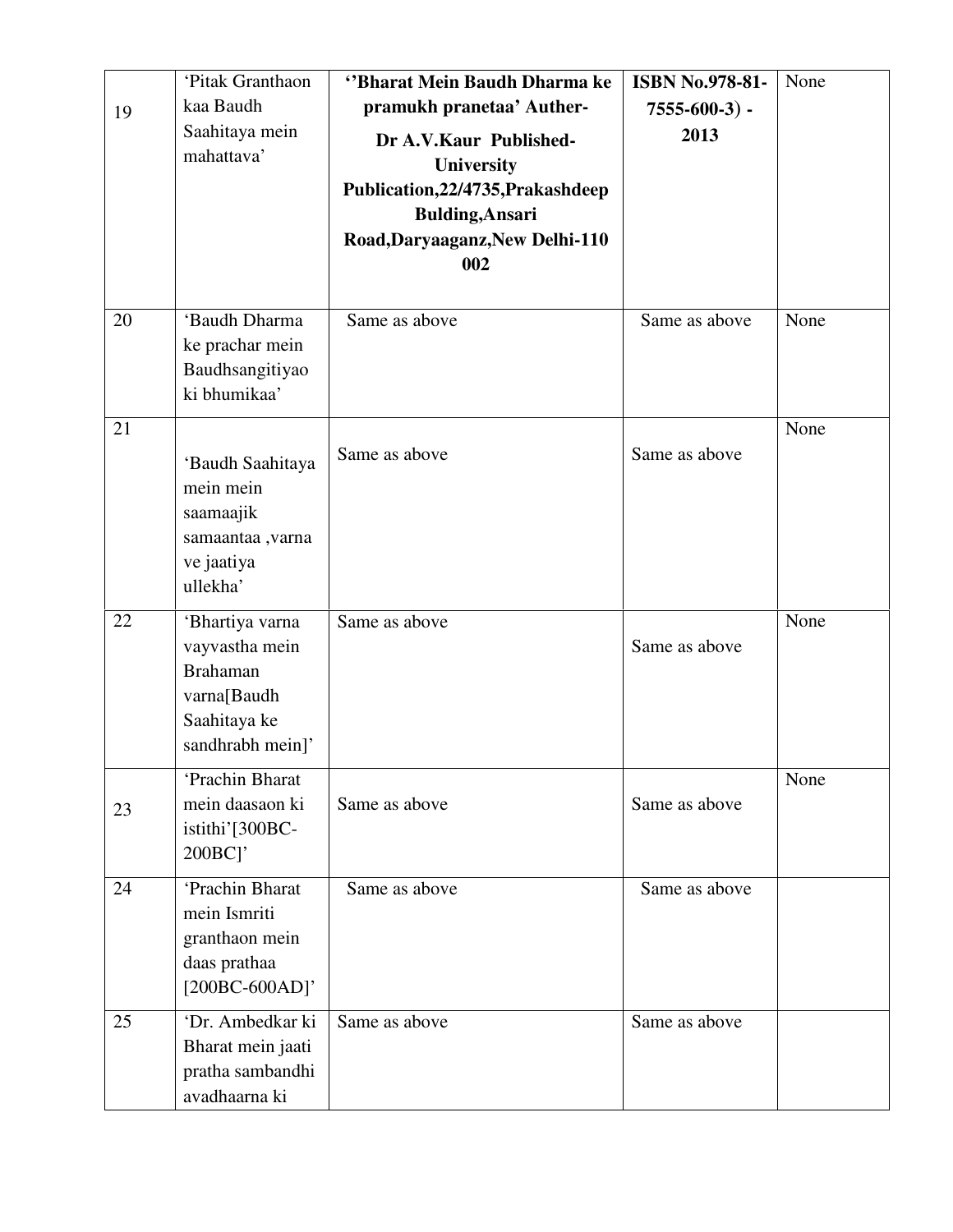|     | aittihaasiktaa'                                                                                           |                                                                                                                                                                                                                                               |                                                       |      |
|-----|-----------------------------------------------------------------------------------------------------------|-----------------------------------------------------------------------------------------------------------------------------------------------------------------------------------------------------------------------------------------------|-------------------------------------------------------|------|
| 26  | 'Magesthenese<br>kaa Bharat<br>varnan'                                                                    | <b>'Bharat</b><br>Parrajjayie<br>ki<br>niti(Maurya kaal se Guptkaal tak)<br>" Auther-<br>Dr A.V.Kaur Published-<br><b>University</b><br>Publication, 22/4735, Prakashdeep<br><b>Bulding,</b><br>Ansari Road, Daryaaganz, New<br>Delhi-110 002 | No.978-81-7555-<br>599-0<br>$-2013$                   | None |
| 27. | 'Prachin Bharat<br>Mein nyayik<br>sanstha ke roop<br>mein Sabha'                                          | Same as above                                                                                                                                                                                                                                 | Same as above                                         | None |
| 28. | 'Prachin Bharat<br>Mein<br>appraadhoan ke<br>vergikaran[Vedic<br>kaal se<br>Dharmsuttrotter<br>kaal tak]' | Same as above                                                                                                                                                                                                                                 | Same as above                                         | None |
|     | Prachin Bhartiya<br>Sanya<br>Vayavastha mai<br>Kootniti ka<br>prayog                                      | Dr.Devesh Sharma<br>Aug, 03III                                                                                                                                                                                                                |                                                       | None |
| 29  | "Bharat Ke<br>Saamaajik<br>Punarjagran Mein<br>Savitri Bai Phule<br>Ka Yogdan",<br>March-2010,72-<br>75   | National Seminar Souvenir                                                                                                                                                                                                                     | G.D.M. (P.G.)<br>College,<br>Modinagar<br>(Ghaziabad) | None |
| 30  | '1857 ke Pratham<br>Svatantrata<br>Sangram Mein<br>Istriyoun Ka<br>Yogdan" May<br>2010, 143-152           | Prayaas' an University, Magazine                                                                                                                                                                                                              | Campus, C.C.S.<br>University,<br>Meerut               | None |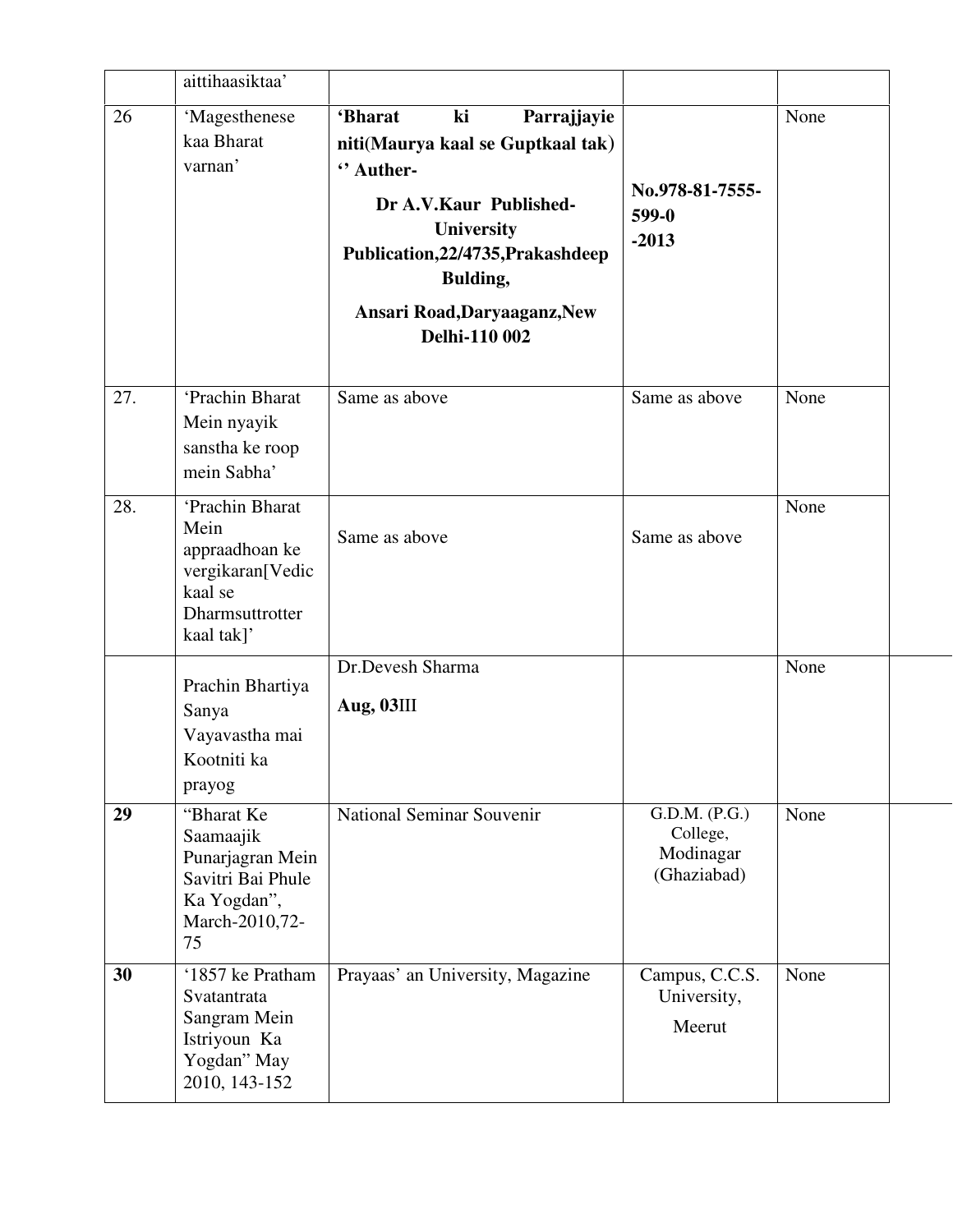| 31 |                                                                                | Gandhi Aur Marx   Occasion of Gandhi Jayanti Vishva   Dr. Aradhana,           |                                                                  | None |
|----|--------------------------------------------------------------------------------|-------------------------------------------------------------------------------|------------------------------------------------------------------|------|
|    | Ka<br>Samaajvaad: Ek<br>Tuulnaattmak<br>Addayyan"<br>$1-2$<br>Oct. 2010, 35-38 | Ahmsa Divas[Issmarika] "Mahatma  <br>Gandhi Ke Vichar Aur Vertmaan<br>Vishva' | Dept. of History,<br>Campus, C.C.S. <sup>1</sup><br>Univ. Meerut |      |

# **Full papers in conference proceedings—**

| S.No.          | <b>Month&amp; Year</b> | Title with pages                                                                                    | <b>Details of conference</b>                                                                                                                                                                                                | <b>Wheather peer</b>                                          | No of   |
|----------------|------------------------|-----------------------------------------------------------------------------------------------------|-----------------------------------------------------------------------------------------------------------------------------------------------------------------------------------------------------------------------------|---------------------------------------------------------------|---------|
|                |                        | no.                                                                                                 | publication [ISSN/ ISBN                                                                                                                                                                                                     | reviewed                                                      | $co-$   |
|                |                        |                                                                                                     | No.]                                                                                                                                                                                                                        |                                                               | authors |
| $\mathbf{1}$   | 2-3 Oct., 2004         | 'Prachin<br><b>Bharat</b><br>Durg<br>mai<br>aur<br>Samrik<br>unka<br>Mahatva,<br>124-29             | Research Paper published in<br>annual U.P. History Congress<br>$14th$ annual session released in<br>A.K. Sinha                                                                                                              | different<br>At<br>Colleges,<br>Universities and<br>Libraries | None    |
| $\overline{2}$ | Sep.2003               | Samajic<br>Parivartan aur<br>Dalit Uddhar ke<br>liye Dr.<br>Ambedkar ka<br>Yogdan Mar,<br>05,254-61 | <b>National Seminar Proceeding</b><br>entitled "Ideology and<br>leadership during Indian<br>freedom struggle Prof. Geeta<br>Srivastava                                                                                      | At different<br>Colleges,<br>Universities and<br>Libraries    | None    |
| $\overline{3}$ | Oct. 2006              | Prachin Bhartiya<br>Nyaya<br>VyavasthaMein<br>Sakchhya Vidhi<br>Ka Vikas87-91                       | Oct, U.P. History Congress<br>Proceedings released at<br>Lucknow 'Exploration in<br>Indian History'                                                                                                                         | different<br>At<br>Colleges,<br>Universities and<br>Libraries | None    |
| $\overline{4}$ | Oct.2007               | <b>Baudh Shiksha</b><br>Darshan Aur Nari<br>Shashkatikaran<br>180-85                                | Dept. of History G.D.M. Girls<br>P.G. College, Modinagar,<br><b>Ghaziabad National Seminar</b><br>Proceedings Women,<br><b>Education and Empowerment</b><br>entitled' Role of Education in<br>Empowering Women in<br>India' | At different<br>Colleges,<br>Universities and<br>Libraries    | None    |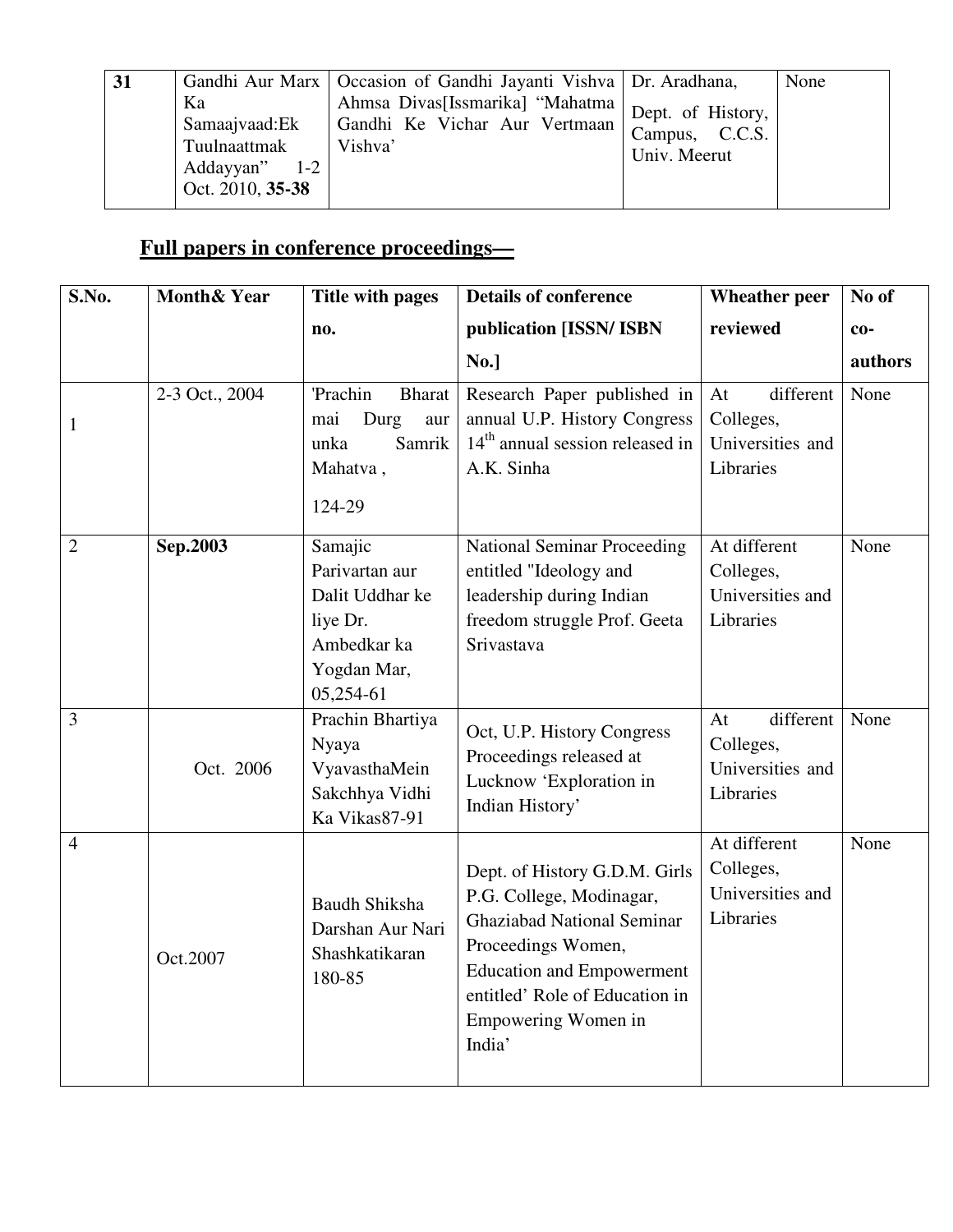| $\overline{5}$ | Jan., 2010     | 'Baudh Darma ki<br>Samajik<br>Saranchana mein<br>Varna avam jati<br>Vayvastha'<br>234-240     | 'Baudhism; Its Origin and<br>Development'Edited-Bhikku<br>Mahanayak<br>Mahathera, Shakyamuni Budha<br>National Institute for Rudhma<br>Tech, AE-23, Ton<br>Colony, Dehradun (UK)India,<br>National Seminar<br>Proceedings | At different<br>Colleges,<br>Universities and<br>Libraries    | None |
|----------------|----------------|-----------------------------------------------------------------------------------------------|---------------------------------------------------------------------------------------------------------------------------------------------------------------------------------------------------------------------------|---------------------------------------------------------------|------|
| 6.             | 27-28 Nov 2005 | Prachin Bharatiya<br>Sanya Prabandh<br><b>Tantra Mein</b><br>Guptchar<br>Vyavastha<br>516-525 | 'Facets of Indian History' U.P<br>History Congress 15 <sup>th</sup> annual<br>Session.                                                                                                                                    | different<br>At<br>Colleges,<br>Universities and<br>Libraries | None |
| 7              | Oct, 2006      | Prachin Bhartiya<br>Nyaya<br>VyavasthaMein<br>Sakchhya Vidhi<br>Ka Vikas                      | 'Exploration in Indian<br>history' U.P. History<br><b>Congress Annual Proceedings</b><br><b>U.P. History Congress</b><br>Proceedings released at<br>Lucknow                                                               | At different<br>Colleges,<br>Universities and<br>Libraries    | None |
| 8              | Sep.2007       | <b>Baudh Shiksha</b><br>Darshan Aur Nari<br>Shashkatikaran<br>180-85                          | National Seminar<br>Proceedings Women,<br><b>Education and Empowerment</b><br>entitled' Role of Education in<br>Empowering Women in<br>India' Dept. of History<br>G.D.M. Girls P.G. College,<br>Modinagar, Ghaziabad      | At different<br>Colleges,<br>Universities and<br>Libraries    | None |
| 9              | Oct, 2007      | Gandhiji ke<br>Rashtriye Shishaa<br>ki Parikalpna Aur<br><b>Bhartiye Andolan</b><br>186-190   | International seminar<br>proceedings organized by<br>Centre for Gandhian Studies,<br>on 'Gandhi's contemporary<br>world' Dept. of History,<br>Campus C.C.S University,<br>Meerut                                          | At different<br>Colleges,<br>Universities and<br>Libraries    | None |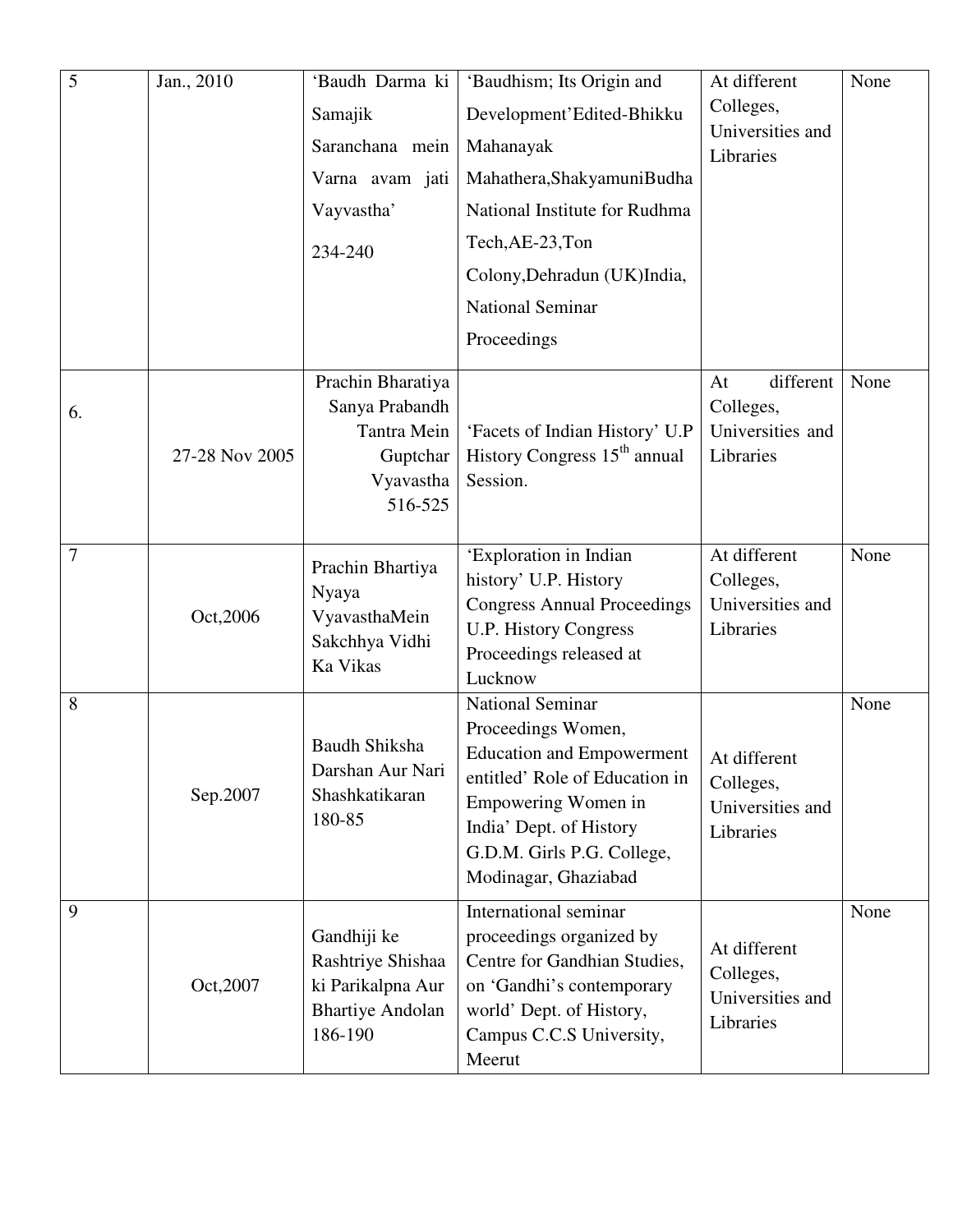# **Paper Published in Souvnier etc.**

| $\mathbf{1}$            | Oct.2003                                                                                                     | Prof.<br>Geeta                                      | Asahayog andol; an main                             | U.P.<br>History                                                           | $12 - 14$ |
|-------------------------|--------------------------------------------------------------------------------------------------------------|-----------------------------------------------------|-----------------------------------------------------|---------------------------------------------------------------------------|-----------|
|                         |                                                                                                              | Srivastava                                          | Meerut ke<br>Chhattro<br>ki                         | Congress                                                                  |           |
|                         |                                                                                                              |                                                     | Bhoomika                                            | souvenir                                                                  |           |
| $\overline{2}$          | 27-30 Jan 2005                                                                                               | Vedic Kal Mein<br>Apradhik Vidhi ka<br><b>Vikas</b> | 'Contribution of the Vedas<br>to the world' (India) | . Ved Dept.<br>Gurukul<br>Kangri<br>University,<br>Haridwar<br>Uttranchal | 04        |
| $\overline{3}$          | "Bharat Ke<br>Saamaajik<br>Punarjagran Mein<br>Savitri Bai Phule Ka<br>Yogdan", March-<br>2010,<br>$72 - 75$ | National<br>Seminar<br>Souvenir                     | G.D.M. (P.G.) College,<br>Modinagar (Ghaziabad)     | At different<br>Colleges,<br>Universities<br>and Libraries                | $22 - 26$ |
| $\overline{\mathbf{4}}$ | '1857 ke Pratham<br>Svatantrata Sangram<br>Mein Istriyoun Ka<br>Yogdan" May 2010,<br>143-152                 | 'Prayaas'<br>an<br>University,<br>Magazine          | Campus, C.C.S.<br>University,<br>Meerut             | At different<br>Colleges,<br>Universities<br>and Libraries                | 33-36     |

# **Books published as single author or as editor***-*

| S.N            | Editor/ authors &   | <b>Book title</b>     | <b>ISSN/ISBN</b> | <b>Wheather peer</b> | No of co- |
|----------------|---------------------|-----------------------|------------------|----------------------|-----------|
|                | publisher           |                       | No.              | reviewed             | authors   |
|                | Author-Dr.Ajay      | -'Bharat Mein         | 978-81-          | At different         | No co-    |
| $\mathbf{1}$   | <b>Vijay</b>        | <b>Baudh Dharm Ka</b> | 7555-600-3       | Colleges,            | author    |
|                | Kaur, Prof. & Head, | Pramukh Praneta'      |                  | Universities and     |           |
|                | Dept of History,    | [[Reference Book]     |                  | Libraries            |           |
|                | Ch.Charan Singh     |                       |                  |                      |           |
|                | University, Meerut  |                       |                  |                      |           |
| $\overline{2}$ | Author-Dr.Ajay      | - 'Prachin Bharat     | 978-81-          | At different         | No co-    |
|                | <b>Vijay</b>        | Mein Parraajjaeye     | 7555-599-0       | Colleges,            | author    |
|                | Kaur, Prof. & Head, | Niti' [Reference      |                  | Universities and     |           |
|                | Dept of History,    | <b>Book</b>           |                  | Libraries            |           |
|                | Ch.Charan Singh     |                       |                  |                      |           |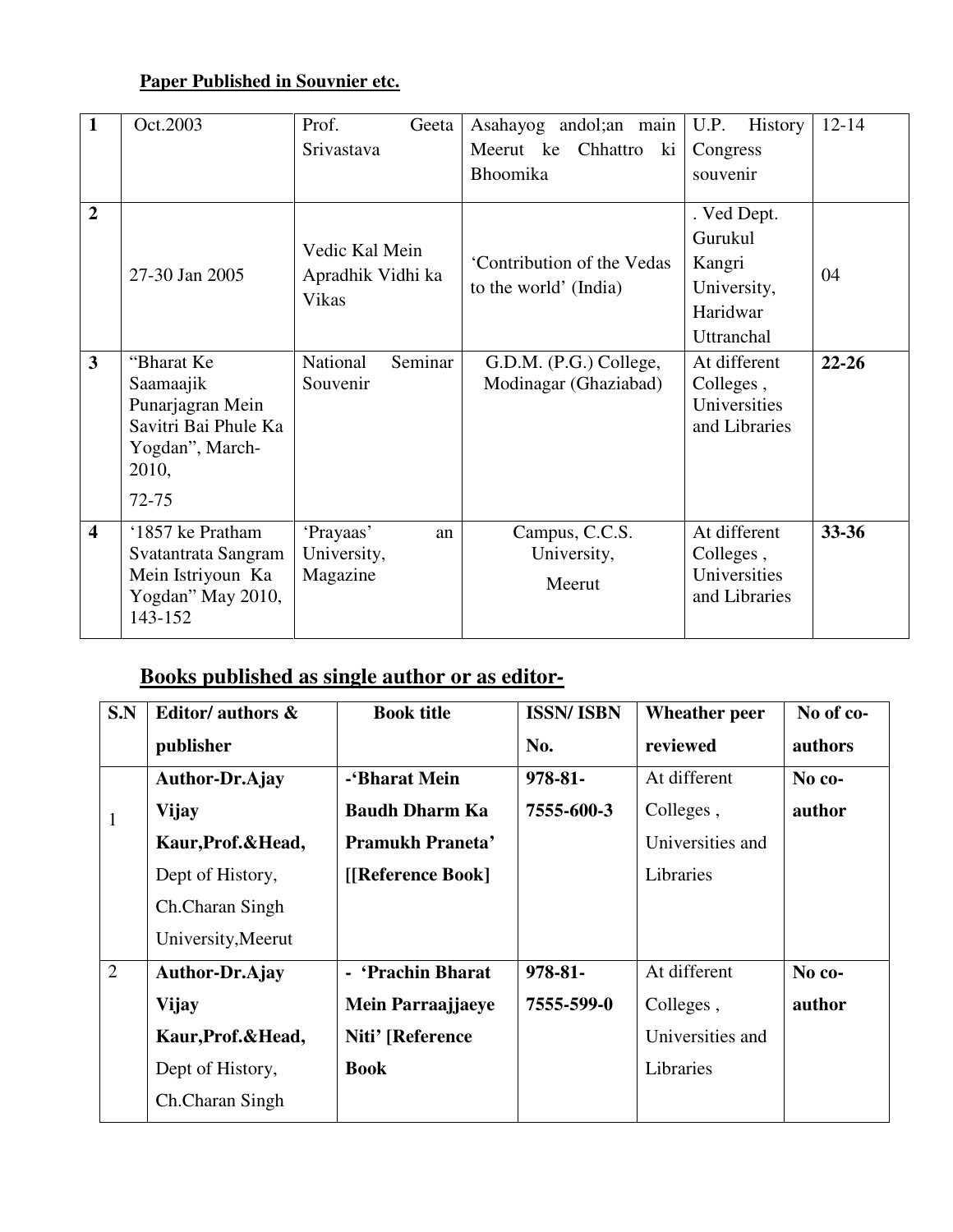|                  | University, Meerut    |                           |            |                  |        |
|------------------|-----------------------|---------------------------|------------|------------------|--------|
| $\overline{3}$   | <b>Author-Dr.Ajay</b> | 'Magadh                   | 7555-546-4 | At different     | No co- |
|                  | <b>Vijay</b>          | Samrajjaya Ka             |            | Colleges and     | author |
|                  | Kaur, Prof. & Head,   | <b>Itihas' [Reference</b> |            | Universities     |        |
|                  | Dept of History,      | <b>Book</b> ]             |            |                  |        |
|                  | Ch.Charan Singh       |                           |            |                  |        |
|                  | University, Meerut    |                           |            |                  |        |
| $\overline{4}$   | Author-Dr.Ajay        | - 'Prachin Bharat         | 978-81-    | At different     | No co- |
|                  | <b>Vijay</b>          | <b>Mein Sannya</b>        | 7555-547-1 | Colleges,        | author |
|                  | Kaur, Prof. & Head,   | Vavastha Avam             |            | Universities and |        |
|                  | Dept of History,      | Youdh Pranali.'           |            | Libraries        |        |
|                  | Ch.Charan Singh       | [ Reference Book]         |            |                  |        |
|                  | University, Meerut    |                           |            |                  |        |
| 5                | Author-Dr.Ajay        | - 'Europe Ka Itihas       | 978-81-    | At different     | No co- |
|                  | <b>Vijay</b>          | [1450-1870]'[A Text       | 7555-600-  | Colleges,        | author |
|                  | Kaur, Prof. & Head,   | <b>Book</b> ]             |            | Universities and |        |
|                  | Dept of History,      |                           |            | Libraries        |        |
|                  | Ch.Charan Singh       |                           |            |                  |        |
|                  | University, Meerut    |                           |            |                  |        |
|                  | <b>Author-Dr.Ajay</b> | -' Prachin Bharat         | 978-81-    | At different     | No co- |
| 6                | <b>Vijay</b>          | <b>Mein Koonitik</b>      | 7555-670-6 | Colleges,        | author |
|                  | Kaur, Prof. & Head,   | <b>Samband</b> ; Sidhant  |            | Universities and |        |
|                  | Dept of History,      | AurVavahaar[Vedic         |            | Libraries        |        |
|                  | Ch.Charan Singh       | Kal se Maurya Kal         |            |                  |        |
|                  | University, Meerut    | Tak]'[Reference           |            |                  |        |
|                  |                       | <b>Book</b> ]             |            |                  |        |
|                  | Author-Dr.Ajay        | 'Maurya                   | 978-81-    | At different     | No co- |
| $\boldsymbol{7}$ | <b>Vijay</b>          | Samrajjaya Ka             | 7555-671-3 | Colleges,        | author |
|                  | Kaur, Prof. & Head,   | <b>Itihas'[Reference</b>  |            | Universities and |        |
|                  | Dept of History,      | <b>Book</b> ]             |            | Libraries        |        |
|                  | Ch.Charan Singh       |                           |            |                  |        |
|                  | University, Meerut    |                           |            |                  |        |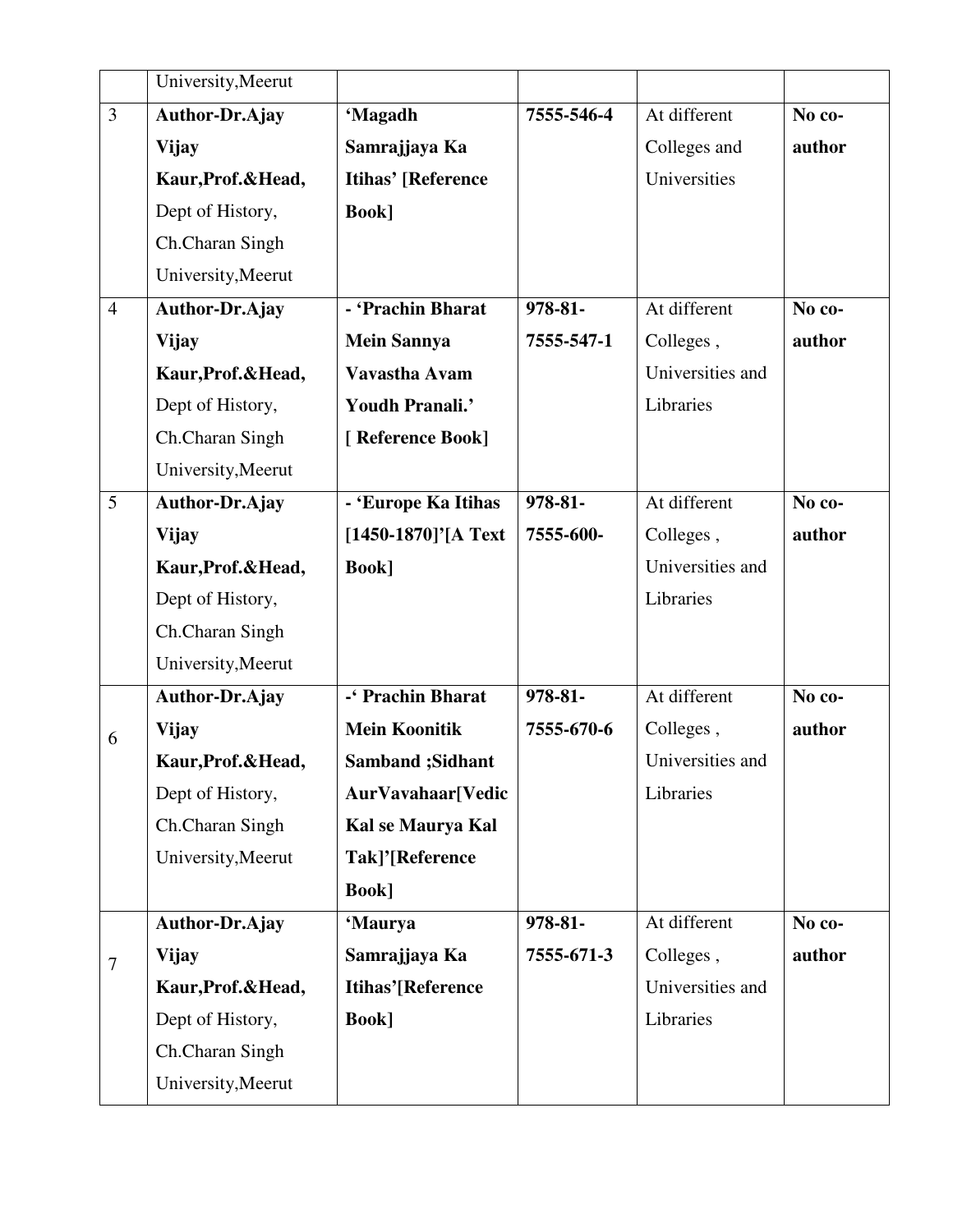|  |  | Total-07 |
|--|--|----------|

# **research projects and consultancies completed research projects-**

| S.N | <b>Title</b>                                                                                                                                                                                                                                                                                       | <b>Agency</b>        | <b>Period</b>            | Grant/amount<br>mobilized Rs.<br>Lakh | <b>Wheather policy</b><br>document/patent<br>as outcome |
|-----|----------------------------------------------------------------------------------------------------------------------------------------------------------------------------------------------------------------------------------------------------------------------------------------------------|----------------------|--------------------------|---------------------------------------|---------------------------------------------------------|
| 1.  | <b>ICSSR Major Research</b>                                                                                                                                                                                                                                                                        | <b>ICSSR</b>         | Dec-2013-                | 5,00,000.00                           | Completed                                               |
|     | Project entitled- Dr.                                                                                                                                                                                                                                                                              | <b>New</b><br>Delhi, | Dec-2015                 |                                       |                                                         |
|     | BhimraoAmbedkar ka                                                                                                                                                                                                                                                                                 |                      |                          |                                       |                                                         |
|     | Dharmantaran ve Dalit                                                                                                                                                                                                                                                                              |                      |                          |                                       |                                                         |
|     | Samasya[Bulandshahar                                                                                                                                                                                                                                                                               |                      |                          |                                       |                                                         |
|     | Jile Ke Vishesh                                                                                                                                                                                                                                                                                    |                      |                          |                                       |                                                         |
|     | Sndharbh Mein].                                                                                                                                                                                                                                                                                    |                      |                          |                                       |                                                         |
|     | Minor<br>Research<br>a.<br>Project of UGC for<br>university teachers, the<br>topic<br><sub>of</sub><br>research<br>"Dr.<br>projects<br>is<br>Ambedkar<br>Ka<br>Navbaudhvad<br>Avam<br>Utthaan<br>Mein<br>Dalit<br>Uski Bhumika (Pashmi<br>Pradesh<br>(Uttar<br>Ke<br>Sandharbh<br>Visash<br>Mein". | UGC, New<br>Delhi    | $01.02.11 -$<br>31.07.12 | 1,20,000.00                           | Completed                                               |

## **Research projects [Consultancies]**

|   | Dr.Pawan Kumar            | ICSSR, New        | 28.05.13-28.05.15   7,12,000.00 |             |
|---|---------------------------|-------------------|---------------------------------|-------------|
|   | PDF 0f ICSSR,             | Delhi             | consultancy                     |             |
|   | "Adhunic Bharat mein      |                   |                                 |             |
|   | Gramin Vikas Evam         |                   |                                 |             |
|   | Mahilaye'[ consultancies] |                   |                                 |             |
| 2 | Dr.PDF OF ICSSR           | <b>ICSSR, New</b> | 28.05.13-28.05.15               | 7,12,000.00 |
|   | 'Mahilaon mein vaidhanic  | Delhi             | consultancy                     |             |
|   | jagriti-Pashchimi UP ke   |                   |                                 |             |
|   | Sandharbh Mein'[          |                   |                                 |             |
|   | consultancies]            |                   |                                 |             |
|   |                           |                   |                                 |             |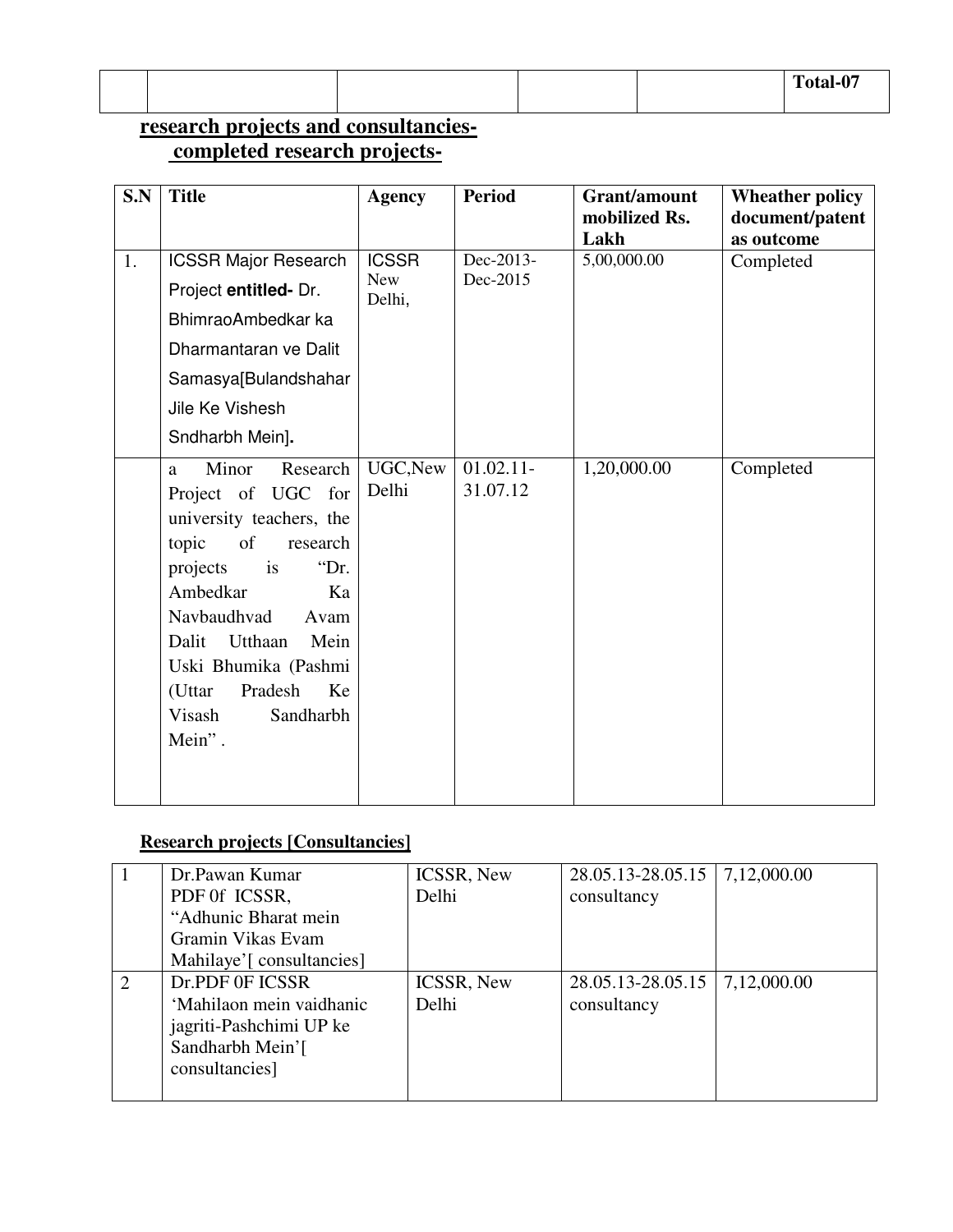| $\overline{3}$ | Dr. Ishwar Chand Sagar PDF    | ICSSR, New       | 15.07.13-14.07.15 | 7,12,000.00     |
|----------------|-------------------------------|------------------|-------------------|-----------------|
|                | 0F ICSSR 'Pashchimi UP        | Delhi            | Consultancy       |                 |
|                | mein Rajnitik, Samajik avam   |                  |                   |                 |
|                | Gramin shiksha vayvastha----- |                  |                   |                 |
|                |                               |                  |                   |                 |
|                | consultancies]                |                  |                   |                 |
| $\overline{4}$ | Mukesh Kumar 'Dalitao ke      | Kanshi Ram       | 6Month short      | $1,000.00$ p.m. |
|                | Uthaan Sambandhi              | Shoudh Peeth,    | project           |                 |
|                | Sanvadhanik Pravadhan avem    | Ch. Charan Singh | consultancy       |                 |
|                | Lok Jagrukata'                | Univ., Meerut    |                   |                 |
| 5              | 'Ranjay Prasad                | Kanshi Ram       | 6Month short      | $1,000.00$ p.m. |
|                | Adhunic Bharat mein           | Shoudh Peeth,    | project           |                 |
|                | Isstriyoan ki Isstithi'       | Ch. Charan Singh | consultancy       |                 |
|                |                               | Univ., Meerut    |                   |                 |

#### **Research Guidance**

| <b>SN</b> | <b>Number of enrolled</b> | <b>Thesis submitted</b> | Degree awarded |
|-----------|---------------------------|-------------------------|----------------|
| Ph.d      |                           | 09                      | 09             |
| M.phil.   | 50                        | 45                      | 45             |

#### **Training Courses, teaching-learning–evaluation technology programmes, faculty development programmes (not less than one week duration)-**

|    | <b>Methed in Social Science</b> | 16-21 March 2009 | Dept.of Pol.Science, Ch. Charan   |
|----|---------------------------------|------------------|-----------------------------------|
|    |                                 |                  | Singh Univ., Meerut               |
| 2  | 'Jammu Kashmir:ek               | 8-17 March 2016  | Workshop, Dept of History,        |
|    | Navvimarsh'                     |                  | C.C.S. University, Meerut & Jammu |
|    |                                 |                  | Kashmir Study Center, New Delhi   |
| 3. | 'Bhartiya Sanskriti'            | 24-02Nov.2016    | Workshop, Dept of History,        |
|    |                                 |                  | C.C.S. University, Meerut         |

#### **Paper presented in Conferences , Seminars , Workshops, Symposia- [International Seminar /Conference/ Indian History Congress** ]

| <b>Ser</b><br>ial<br>No. | <b>Research Paper title</b> | <b>Seminar title</b> | Organizers | <b>International/National</b><br><i><b>Seminar Indian</b></i><br><b>History Congress/</b><br><b>Indian Social Science</b><br>Congress ] |
|--------------------------|-----------------------------|----------------------|------------|-----------------------------------------------------------------------------------------------------------------------------------------|
|                          |                             |                      |            |                                                                                                                                         |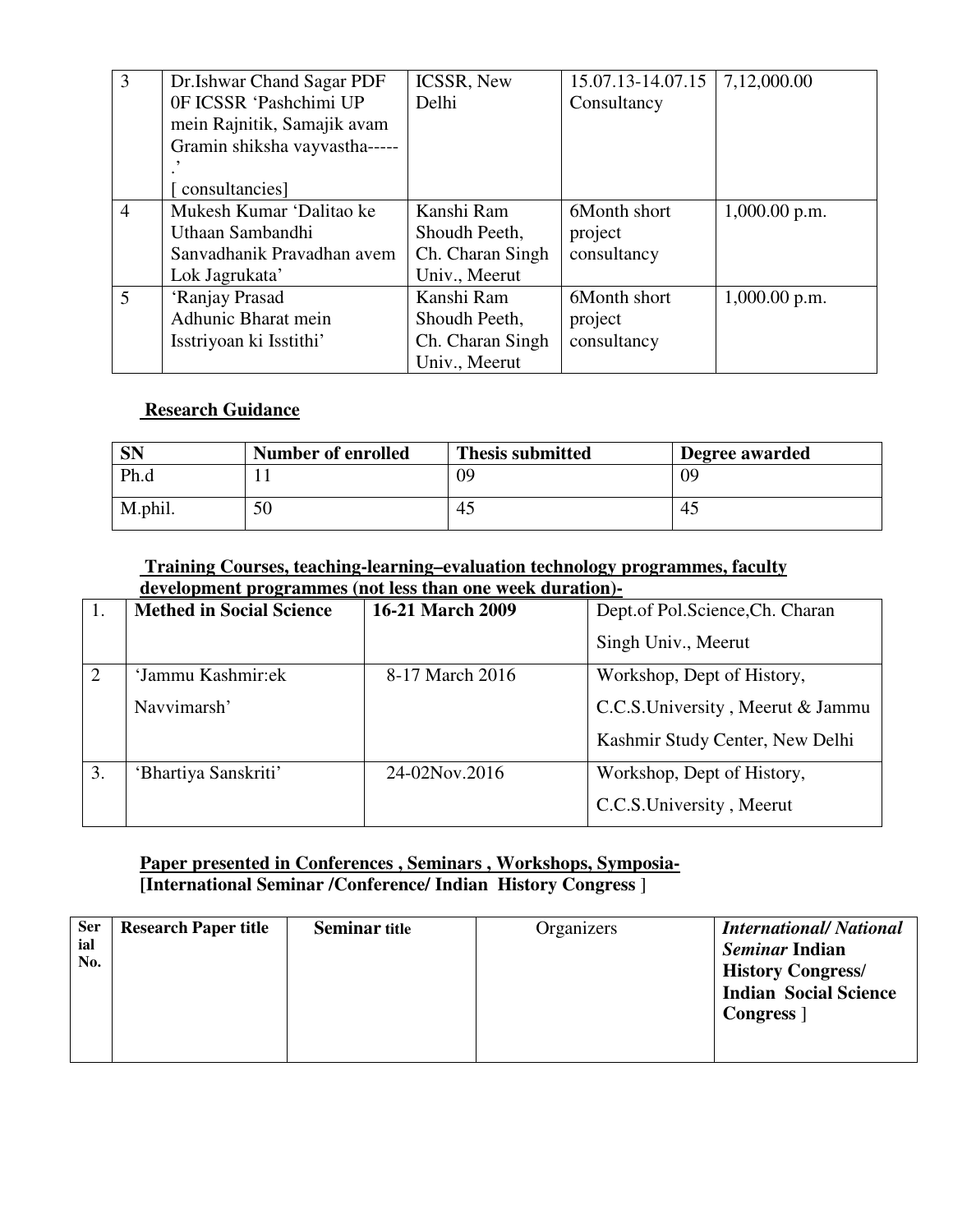| $\overline{1}$ . | Maurya Samrat                                                                                          | 'Hastinapur and Kuru                                                              | Dept. of History C.C.S.U,                                                            | <b>International Seminar</b>                          |
|------------------|--------------------------------------------------------------------------------------------------------|-----------------------------------------------------------------------------------|--------------------------------------------------------------------------------------|-------------------------------------------------------|
|                  | Chandra Gupta                                                                                          | Panchal Kindoms                                                                   | Meerut organized by-                                                                 | 10-12 May. 2003                                       |
|                  | Maurya ki Sannya                                                                                       | Through The Ages'                                                                 | Hastinapur Research Institute                                                        |                                                       |
|                  | Vasvastha [Katilya                                                                                     |                                                                                   |                                                                                      |                                                       |
|                  | aur Magasthanese ke                                                                                    |                                                                                   |                                                                                      |                                                       |
|                  | Visesh Sandhabh                                                                                        |                                                                                   |                                                                                      |                                                       |
|                  | Mein]                                                                                                  |                                                                                   |                                                                                      |                                                       |
| 2.               | 'Aadhunik Bhartiya                                                                                     | <b>Xxix Indian Social</b>                                                         | University of lucknow,                                                               | 26-30 Dec.2005                                        |
|                  | Vidhic Srothoaun Ki                                                                                    | Science , Congress                                                                | lucknow[Indian Academy                                                               |                                                       |
|                  | Atihasik                                                                                               |                                                                                   | of Social Science]                                                                   |                                                       |
|                  | Prashathabhumi'                                                                                        |                                                                                   |                                                                                      |                                                       |
| 3.               | 'Vedic kal Mein<br>Appradhik Vidhi Ka<br>Vikas'                                                        | <b>International Vedic</b><br>Conference                                          | Ved Dept. Gurukul Kangri<br>Univ. Haridwar, Uttranchal<br>(India)                    | <b>International Seminar</b><br>27-30 Jan. 2005       |
| $\overline{4}$   | "Prachin Bharatiya<br>Nyaya Vyavastha<br>Mein Vidhi ke<br>Pramukh Srota"                               | Indian History<br>Congress, 68th<br>Session                                       | Dept. of History<br>Delhi University, Delhi                                          | Indian History<br>Congress<br>28-30 Dec. 2007         |
| 5                | Bharat mein<br>Upbhokta ke<br>adhikar aur sarkar ki<br>niti.                                           | "Discourses in public"<br>policy and<br>Governance in India"                      | Dept. of Pol.Sc. & Pub.Ad.,<br>C.C.S. Univ., Meerut                                  | <b>International Seminar</b><br>27-28 Jan 2008        |
| 6                | Prachin Bhartiya<br>Itihas mein<br>Unttarrajjyai kootniti<br>ko prabhavit kaney<br>valey Atihasik tatv | A International<br>Seminar on- "Indian<br>civilization through<br>the millennia." | organized by-Hastinapur<br>Research Institute Meerut &<br>Shobhit University Meerut. | <b>International Seminar</b><br>27-28 Feb 2009        |
| $\overline{7}$   | Vedic kal Mein<br>Saina ke vibhinnya<br>vibhaga                                                        | World-Veda<br>Conference                                                          | Ved Dept. Gurukul Kangri<br>Univ. Haridwar, Uttranchal<br>(India)                    | <b>International Seminar</b><br>20-22 Nov 2009        |
| 8                | "Bhumandalikaran<br>Daur<br>Ke<br>Mein<br>Hindi"                                                       | Presented<br>Research<br>"Vashvik<br>Paper<br>Pariprakshya<br>Mein<br>Hindi"      | Dept. of Hindi, Campus, Ch.<br>Charan Singh University,<br>Meerut                    | <b>International Seminar</b>                          |
| 9                | Mein<br>"Vedic<br>Kal<br>Ke<br>Rajjyo<br>beetch<br>Satruta<br>Ke<br>Karan<br>Evam Ayudha               | Session-Ancient                                                                   | 70 <sup>th</sup> Session, Dept. of<br>History, Delhi University,<br>NewDelhi         | <b>Indian History Congress</b><br>$15 - 17$ May       |
| 10               | 'Maha<br>Kaavyya<br>Mein<br>Varnit<br>Unterraajjayi                                                    | Archaeological<br>Achievements<br>in<br>of<br>India's<br>Facts                    | organized jointly by<br>Department of Ancietn<br>Indian History and                  | "International<br>conference on 'Recent<br>28-30 Dec. |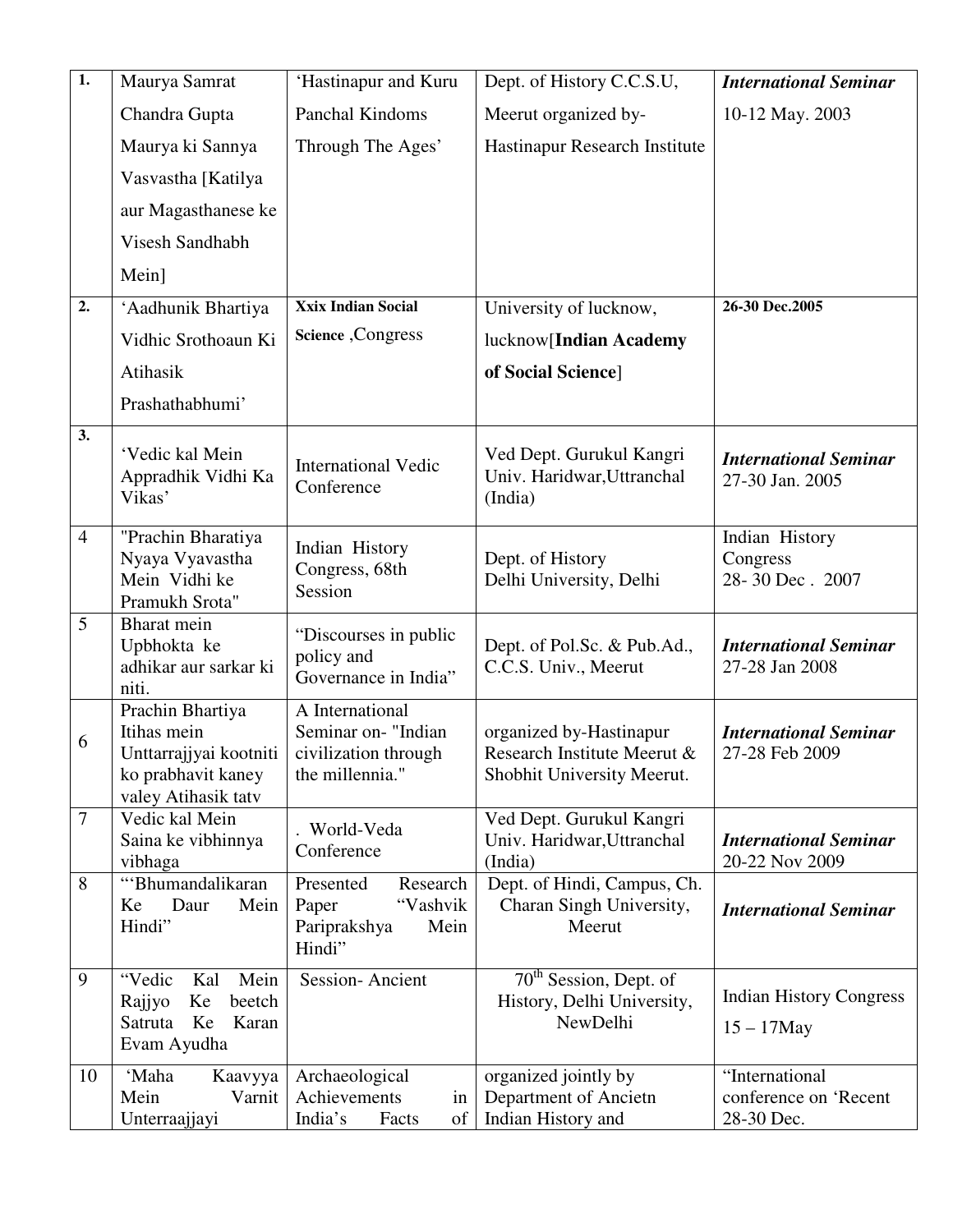|    | Kotniti'                                                                      | Buddism"                                                                                                        | Archaeology, University of<br>Lucknow, Lucknows<br><b>International Research</b><br>Institute of Buddhist Studies,<br>Lucknow & Indian<br>Archaeological Society (44 <sup>th</sup><br>Conference) & Indian<br><b>History and Culture Society</b><br>(34 <sup>th</sup> Conference) |                                                                             |
|----|-------------------------------------------------------------------------------|-----------------------------------------------------------------------------------------------------------------|-----------------------------------------------------------------------------------------------------------------------------------------------------------------------------------------------------------------------------------------------------------------------------------|-----------------------------------------------------------------------------|
| 11 | 'Kabir<br>Das:<br>Saamaajik Kranti ke<br>Aradoot                              | Comparative<br>A<br>Study on the Work of<br>Korean<br><b>Buddhist</b><br>Cho-ok-Hyon<br>Monk<br>and Sant Kabir' | organized by Younker<br>Scientific & Social Science<br><b>Research Foundation Hapur</b><br>(U.P.)                                                                                                                                                                                 | <b>International Seminar</b><br>27 Jan.2011                                 |
| 12 | 'Mahatma Gandhi<br>Aur Audhyogikaran"                                         | <b>Indian History</b><br>Congress<br>AnnualSession,<br>(Modern Session)                                         | Panjabi University, Patiyala.                                                                                                                                                                                                                                                     | <b>Indian History Congress</b><br><b>Annual Session 2011</b><br>10-13 Dec., |
| 13 | 'Dr. Ambedkar ke<br>Navbaudhvaad Ke<br>Vikas Mein<br>Manovaggyanic<br>Kaaran" | 'Development of<br><b>Buddhism in South</b><br>Asia"                                                            | KashiVidhyapeeth, Varanasi.                                                                                                                                                                                                                                                       | <b>International Seminar</b><br>2012<br>1-3 April,                          |
| 14 | Bhartiya Sanvidhan<br>avem Manvadhkar                                         | "Human Rights ; A<br>Parameter of Socio-<br>Political Ethics"                                                   | R.G.P.G.College, Meerut                                                                                                                                                                                                                                                           | <b>International Seminar</b><br>30July 2013                                 |
| 15 | 'Buddh Darma ki<br>Sadharm ki<br>Avadharna'                                   | 'Cultural Messengers<br>of India'                                                                               | Dept. of Indian Culture and<br>Tourism, Dev Sanskriti<br>Vishwavidhayalaya, Shantiku<br>nj, Haridwar, Uttarakhand,<br>India                                                                                                                                                       | <b>International Seminar</b><br>29-30 March2014                             |
| 16 | 'Baudhdharm ke<br>Vikas Mein Samrat<br>Ashoka ka Yogdan'                      | 'Sinificance of<br>Mahayana, Theravad&<br>Vajrayana Budhism in<br>the Era of<br>Globlisation'                   | Swami Vivekanand Subharti<br>, University Meerut                                                                                                                                                                                                                                  | <b>International Seminar</b><br>10 March 2018                               |
| 17 | 'Prachin Bharat<br>Mein<br>Nyayadhkarnoun ke<br>Vivid Prakar'                 | 'Aestheticism and<br>Indian Culture'                                                                            | Dept. of History, Kumaun<br>University, SSJCampus, Almo<br>ra, [UK], India                                                                                                                                                                                                        | <b>International Seminar</b><br>17-18 March2018                             |
| 18 | Participated                                                                  | 'Unversal Human<br>Values-A Gateway of<br>Happyness'                                                            | ,Swami Vivekanand Subharti<br>, University Meerut                                                                                                                                                                                                                                 | <b>International Seminar</b><br>12 April 2018                               |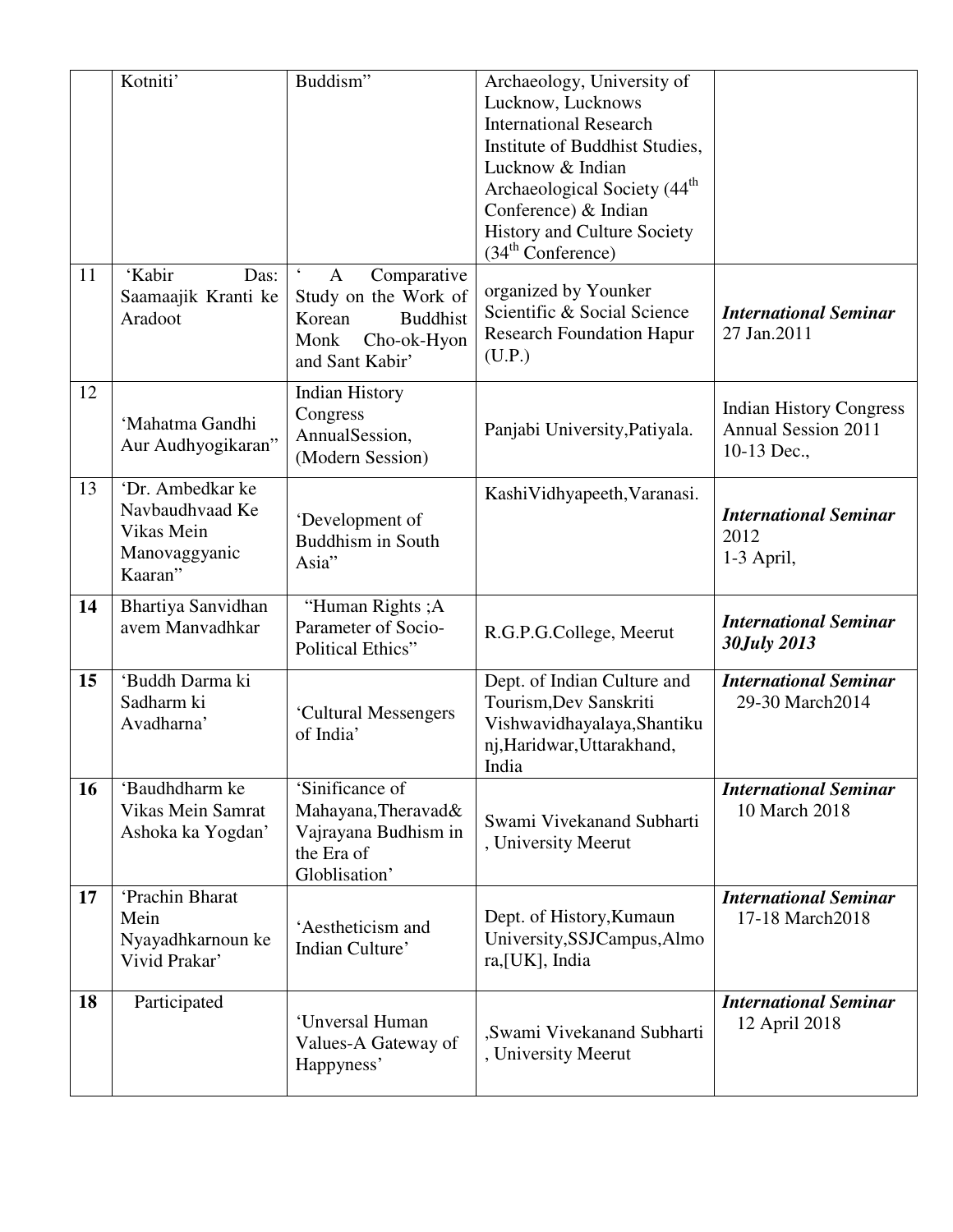| 19             | 'Vartaman Bharat<br>Mein Shikchcha ve<br>Shikchchak ki<br>Bhumika'                                                   | 'Redefining Role of<br>Teachers in the new<br>Emerging World'                          | Dewan Institute of<br>Management Studies, Meerut<br>in collaboration with the<br>LearningCommunity[TLC] $\&$<br>View around News,<br><b>International</b><br>News, Agency[VAN] | <b>International Seminar</b><br>28-29 April 2018<br>Total-19 |
|----------------|----------------------------------------------------------------------------------------------------------------------|----------------------------------------------------------------------------------------|--------------------------------------------------------------------------------------------------------------------------------------------------------------------------------|--------------------------------------------------------------|
|                | <b>National Seminar/</b>                                                                                             | <b>UP History Congress</b>                                                             |                                                                                                                                                                                |                                                              |
| $\mathbf{1}$   | Jataka kaal Mein<br>Vernetter Vivah<br>Sambandh avem<br>vayvastha                                                    | <b>UP History Congress</b><br>$19th$ session                                           | Dept. of Medieval and<br>Modern History, Allahabad<br>Univ., Allahabad                                                                                                         | 18-19 Oct 2008                                               |
| $\overline{2}$ | "Prachin Bharat<br>mein Yudha ka<br>Manoviaghyanik<br>aadhar"                                                        | "Problems of<br>Historiography in<br>Indian History.                                   | Dept. of History C.C.S.U,<br>Meerut                                                                                                                                            | <b>National Seminar</b><br>26th march<br>2008                |
| 3              | "Prachin Bhartiya<br>Itihas Mein<br>Unterrajjaye<br>kootneeti koo<br>Praphavit karne vale<br>Manovagganik<br>Tatava" | "Historiography of<br>Indian History;<br>Problems and<br>Perspects"                    | National Seminar organized<br>by Dept. of History, Campus,<br>C.C.S. University, Meerut                                                                                        | <b>National Seminar</b><br>2009                              |
| $\overline{4}$ | "Vedic kal mein<br>Youdh ke Pramukh<br>Kaarak Avm<br>shastrashtra"                                                   | <b>Ancient Section</b>                                                                 | <b>U.P History Congress annual</b><br>session                                                                                                                                  | National Seminar<br>2009                                     |
| 5              | "Mahatma Jyotiba<br>phule ki Saamaajik<br>Vicharadhara".                                                             | "Mahatma Jyotiba<br>Phule ki shikshaon ka<br>Bhartiya Janmans Par<br>Prabhav avam unki | A National Seminar<br>sponsored by ICHR-Ma.<br>Kanshi Ram Shoudh Peeth,<br>Ch. Charan Singh Univ.,                                                                             | <b>National Seminar</b><br>Oct.2009                          |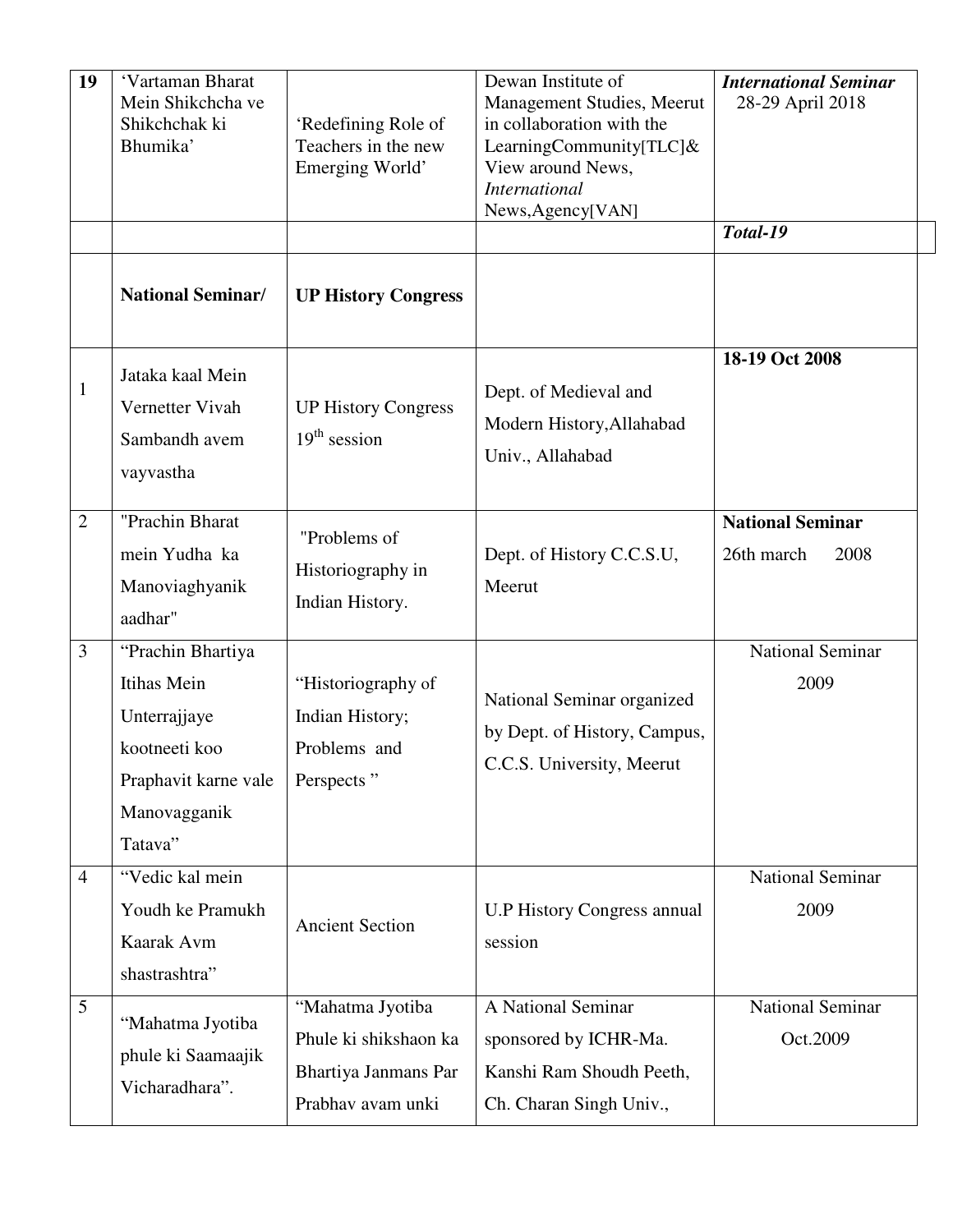|                |                                                                    | Prasanjikta"                                                                            | Meerut                                                                                                                                                                                                    |                                                            |
|----------------|--------------------------------------------------------------------|-----------------------------------------------------------------------------------------|-----------------------------------------------------------------------------------------------------------------------------------------------------------------------------------------------------------|------------------------------------------------------------|
|                | Sardar Patel: Ak                                                   | A seminar on 'Sardar                                                                    |                                                                                                                                                                                                           | 31 Oct.                                                    |
|                | Krishak neta key                                                   | Patel, Bharat ki                                                                        | organized by-Mahamana                                                                                                                                                                                     | 2009 National Seminar                                      |
| 6.             | roop mein rashtriya                                                | suraksha evam                                                                           | Malvia Shoadh Sansthan,                                                                                                                                                                                   |                                                            |
|                | andolan mein                                                       | akhandata key                                                                           | Meerut                                                                                                                                                                                                    |                                                            |
|                | bhumika                                                            | sandharv mein                                                                           |                                                                                                                                                                                                           |                                                            |
| $\overline{7}$ | "Bharat Mein Nari<br>Sasakhtikaran Aur<br>Savitri Bai Phule"       | "Gender Issue in India<br>A Pragmatic Approach<br>for its Resolution"                   | Sponsored by-Northern<br><b>Regional Centre ICSSR</b><br>Govt. of India organized by<br>younker Scientific and social<br>science research foundation<br>(YSSSR)                                           | 15-16 Jan.2010<br><b>National Seminar</b><br>28 April 2010 |
| 8              | 'Baudh Parampara<br>Mein Nari ki<br>Saamaajik Praistithi<br>,,     | "Auppnivesik<br>Auppnivesikketter<br><b>Bharat Mein</b><br>Nari[1805 - Varttman<br>tak" | UGC sponsored, J.S. Hindu<br>P.G. College, Affiliated to<br>M. Jyotiba Phule<br>Ruhalkhand Univ., Bareily<br>(U.P.)                                                                                       | <b>National Seminar</b><br>6-7 Feb., 2010                  |
| 9              | "Aantarik Suraksha<br>Ki Prachin<br>Vayvastha Mein<br>Hasti Saina" | International<br>"India's<br>Security : Issues $\&$<br>Challenges"                      | Sponsored by Indian Council<br>of Social Science Research<br>(ICSSR), Ministry of H.R.D.<br>Govt. of India, New Delhi,<br>Organized<br>by<br>Dept.<br>of<br>Deffence Studi es, Meerut<br>College, Meerut. | National Seminar<br>13-14 Feb., 2010                       |
| 10             | "1857 Ki Krantikari<br>Virangnai"                                  | "Swatantrata<br>Aandolan<br>Mein<br>Mahilaon<br>Ki<br>Bhumika"                          | Dept. of History, Lagpat Rai<br>P.G.<br>College,<br>Sahibabad<br>(Ghaziabad)                                                                                                                              | <b>National Seminar</b><br>25 Feb., 2010                   |
| 11             | Gandhi<br>"Mahatma<br>Aarthic<br>Aur                               | National Seminar on<br>"Mahatma Gandhi Ke<br>Vichar Aur Vertmaan                        | Dept. of History, Campus,<br>C.C.S. Univ. Meerut                                                                                                                                                          | <b>National Seminar</b><br>01-02 Oct., 2010                |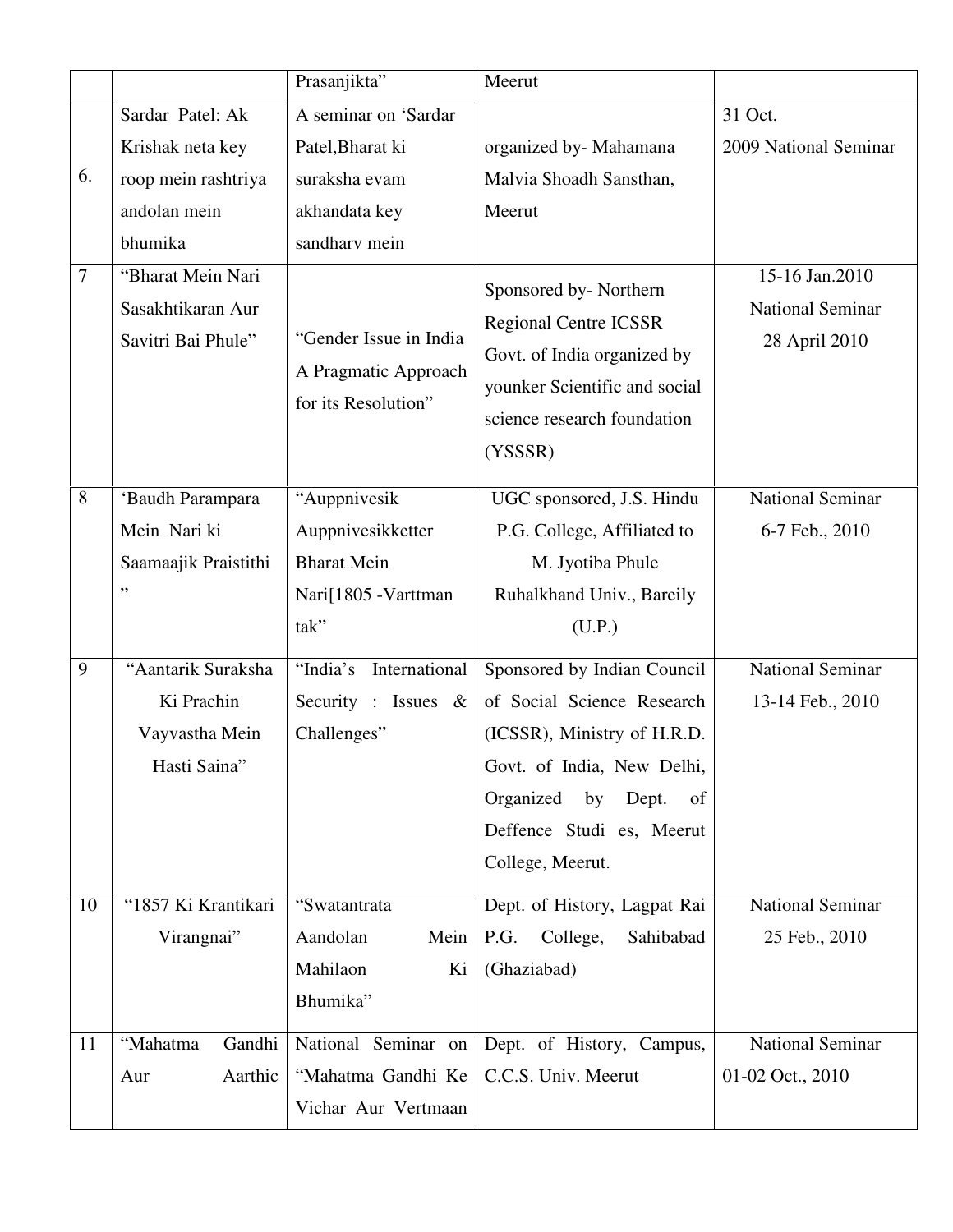|    | Vikandrikaran"       | Vishva"                  |                                |                         |
|----|----------------------|--------------------------|--------------------------------|-------------------------|
| 12 | 'Baudh<br>Sahitya    | "Status of Women in      | organized by Department of     | <b>National Seminar</b> |
|    | Mein Nari Sashakti   | Indian<br>Society"       | Sociology<br>and<br>Political  | 2-3 Oct.2010            |
|    | Karan Ke<br>Vividh   | sponsored<br>by          | Science<br>Ismail<br>National  |                         |
|    | Paksha."             | UGC/Under<br>College     | Mahila P.G.College, Meerut.    |                         |
|    |                      | with<br>potential<br>for |                                |                         |
|    |                      | excellence<br>scheme     |                                |                         |
|    |                      | (CPE)                    |                                |                         |
| 13 | "Bharat<br>ke        | "Emerging<br>Indian      | organized by Dept. of P.G.     | National Semina         |
|    | Saamaajik<br>Vikas   | Society: Issue<br>and    | Studies and Research in        | 4-5Oct.2010             |
|    | Mein Siksha Dwara    | Problems'<br>sponsored   | Sociology, N.A.S.<br>P.G.      |                         |
|    | Shanti<br>Isthapana  | by UGC                   | College, Meerut                |                         |
|    | Sainasyaya<br>Avam   |                          |                                |                         |
|    | Mudde."              |                          |                                |                         |
| 14 | 'Dr. Ambedkar ka     | "Philosophy of Dr.       | organized by Dr. Ambedkar      | <b>National Seminar</b> |
|    | Navbaudhvaad         | Ambedkar'                | Studies Centre , D.A.V.P.G.    | 12-13 Feb.2011          |
|    | Avam Dalit Samaj     |                          | College, Kanpur (U.P.)         |                         |
|    | ke Uttaan Mein Uski  |                          |                                |                         |
|    | Bhumika"             |                          |                                |                         |
| 15 | 'Dr. Ambedkar Ki     | "Relevance of Dr.        | UGC sponsored organized by     | National Seminar17-18   |
|    | Adharma              | B.R. Ambedkar and        | Gandhi Studies Centre & Dr.    | Feb., 2011              |
|    | Avdharna[Baudh       | Social Justice in $21st$ | <b>Ambedkar Studies Centre</b> |                         |
|    | Dharma per           | Century'                 | Barali (U.P.)                  |                         |
|    | aadaarit"            |                          |                                |                         |
|    | 'Swatantra Bharat    | "Vasvikaran and          | UGC sponsored, J.S. Hindu      | National Seminar18-19   |
| 16 | Mein Siksha: Istithi | Education"               | P.G. College, Affiliated to    | Feb., 2011              |
|    | Avam Sudhaar"        |                          | M. Jyotiba Phule               |                         |
|    |                      |                          | Ruhalkhand Univ., Bareily      |                         |
|    |                      |                          | (U.P.)                         |                         |
| 17 | 'Bharat mein         | 'Environment Issue       | Dept. Of Pol. Science, Ch.     | National Seminar        |
|    | Paryavaran           | and Consumer             |                                | 28-29 March, 2011       |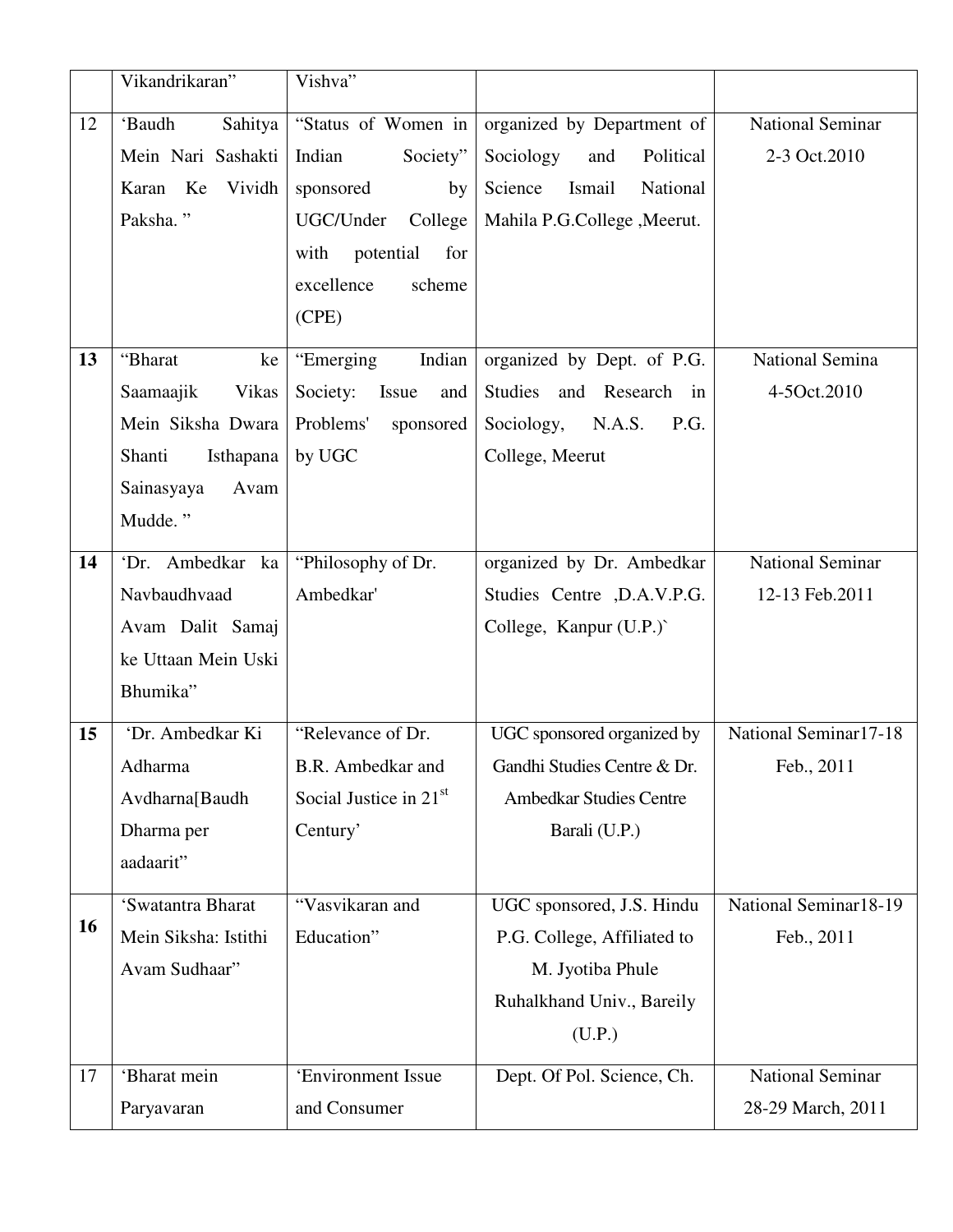|    | Sarakshan Aur          | Protection in India'   | Charan Singh Univ., Meerut                              |                         |
|----|------------------------|------------------------|---------------------------------------------------------|-------------------------|
|    | Uppbhokta Prasan"      |                        |                                                         |                         |
|    | 'Pakistan ve           | Nature of Conflicts in | Dept., of Pol. Sci., Ch.                                | National Seminar9-10    |
| 18 | Bangladesh:            | South Asia in 21st     | Charan Singh University,                                | April, 2011             |
|    | Aytihasik Parikalpna   | Century                | Meerut                                                  |                         |
|    | Avam Sambandh"         |                        |                                                         |                         |
| 19 | 'Dr. Ambedkar ki       | Dr. Ambedkar           | Ma.Kanshi Ram Shoudh                                    | <b>National Seminar</b> |
|    | Dharmik Avadharna      | birthday Ceremony      | Peeth, Ch. Charan Singh                                 | 14April, 2011           |
|    | Avam                   | Seminar                | Univ., Meerut                                           |                         |
|    | Dharmantaran"          |                        |                                                         |                         |
| 20 | 'Gandhiji Kaa          | 'Relevance of          | Dept. Of Sociology, Ch.                                 | National Seminar2-3     |
|    | Aarthik                | Gandhian Thoughts in   | Charan Singh Univ., Meerut                              | <b>July 2011</b>        |
|    | Samaajvaad"            | Today, Indian Society' |                                                         |                         |
| 21 | Gandhi<br>"Mahatma     | National Seminar on    | Dept. of History, Campus,                               | National Seminar31 Oct  |
|    | Aur                    | "Mahatma Gandhi Ke     | C.C.S. Univ. Meerut                                     | 2011                    |
|    | Bhumanandalikaran      | Aarthik Vichar Aur     |                                                         |                         |
|    | ,,                     | Bhumanandalikara"      |                                                         |                         |
|    | 'Swatantra Bharatiya   | 'Corruption Society    | Dept. Of Sociology, Ismail                              | <b>National Seminar</b> |
| 22 | Samaaj Mein            | and Good               | National Mahila (P.G.)                                  | 3                       |
|    | Bhrashtachar Ke        | Governance: Problems   | College, Meerut (U.P.)                                  |                         |
|    | Vivid Paksha"          | and Prospects' UGC     |                                                         | March, 2012             |
|    |                        | sponsored              |                                                         |                         |
| 23 | 'Prachin Bharat        | 'Empowerment of        | UGC sponsored Dept. Of                                  | National Seminar        |
|    | Mein Istri ke Prati    | Women in India s"      | History, Lajpat Rai P.G.                                | 24-26 March, 2012       |
|    | Appradh Avam           | ponsored by UGC        | College, Sahibabad,                                     |                         |
|    | Vidhik Uppchar"        |                        | Ghaziabad                                               |                         |
| 24 | ki<br>Baudh<br>Dharma  | Religious and Moral    | ICSSR,<br>India<br>Govt.<br>of                          | <b>National Seminar</b> |
|    | Darshanic<br>Avadharna | Education              | (Ministry<br>of<br>HRD)<br>Sponsored<br>Organized<br>by | 03 March 2012           |
|    |                        |                        | Younker<br>Scientific<br>and                            |                         |
|    |                        |                        | Social<br>Science<br>Research                           |                         |
|    |                        |                        | Foundation,                                             |                         |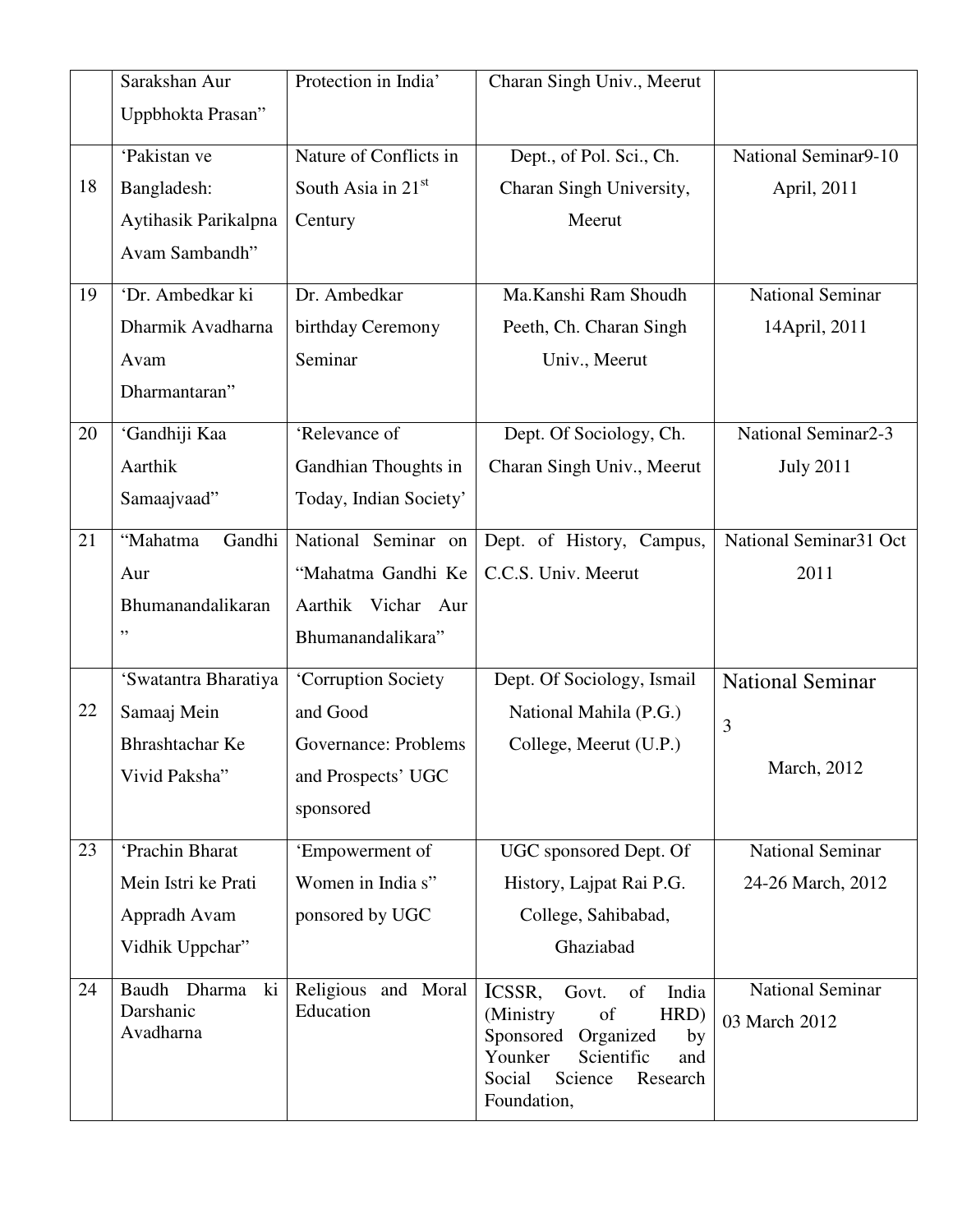|     |                     |                               | Hapur, UP                   |                                   |
|-----|---------------------|-------------------------------|-----------------------------|-----------------------------------|
|     |                     |                               |                             |                                   |
| 25  | 'Prachin Bharat     | 'Strengths and                | UGC sponsored Dept. Of      | National Seminar3                 |
|     | Mein Nyaya          | Weakness of                   | Sociology, Ch. Charan Singh | March 2012                        |
|     | Vayvastha Mein      | Panchayati Raj in             | Univ., Meerut               |                                   |
|     | Panchayat Pranali"  | India (SWPRI)                 |                             |                                   |
| 26. | 'Samkaalin          | 'Samkaalin Cunautiya          | Deptt. Of Hisotry, Mahatma  | <b>National Seminar</b>           |
|     | Cunautiya Aur       | Aur Itihaas Mein              | Gandhi Vidhyapeeth,         | 24-26 March 2012                  |
|     | Itihaas Mein        | Shoudh'                       | Varansi                     |                                   |
|     | Shoudh"             |                               |                             |                                   |
| 27. | "Bhart ki Raajneeti | On 'Sacularism and            | CSSR, Govt. of India        | <b>National Seminar 27</b>        |
|     | Aur Dharm           | <b>Indian Polity'</b>         | (Ministry of HRD)           | March 2012                        |
|     | Nirpaikshta"        |                               | Sponsored Organized by      |                                   |
|     |                     |                               | Institute of Managment and  |                                   |
|     |                     |                               | Information                 |                                   |
|     |                     |                               | Technology, Hapur, UP       |                                   |
| 28  | 'Dakhshin Asia me   | 'State of Discipline"         | UGC sponsored Dept. Of      | National Seminar30-31             |
|     | Mahatavpurna        |                               | Pol. Science, Ch. Charan    | March 2012                        |
|     | Muslim Deso ke      |                               | Singh Univ., Meerut         |                                   |
|     | Rajnitik Sambandh"  |                               | 9 Oct 2012                  |                                   |
| 29  | "Dalit Chintan ve   | "21 <sup>st</sup> Century and | Ma. Kanshi Ram Shodh        | <b>National Seminar</b>           |
|     | Utthan Mein Jyotiba | Social Justice"               | Peeth, C.C.S. University,   | 09 Oct.2012                       |
|     | Phule ka Yogdan"    |                               | Meerut, Sponsored -ICSSR,   |                                   |
|     |                     |                               | Govt. of India (Ministry of |                                   |
|     |                     |                               | HRD) 8 Nov. 2012            |                                   |
| 30  | <b>Bharat Hetu</b>  | "Higher Education in          | Ma. Kanshi Ram Shodh        | National Seminar <sup>18-19</sup> |
|     | Subhash Chandra     | India: Contemporary           | Peeth, C.C.S. University,   | Oct 2012                          |
|     | Bose ki Sarkar Ki   | Challenges"                   | Meerut, ICSSR Govt. of      |                                   |
|     | Parikalpna          |                               | India (Ministry of HRD)     |                                   |
|     |                     |                               | sponsored R.G. College,     |                                   |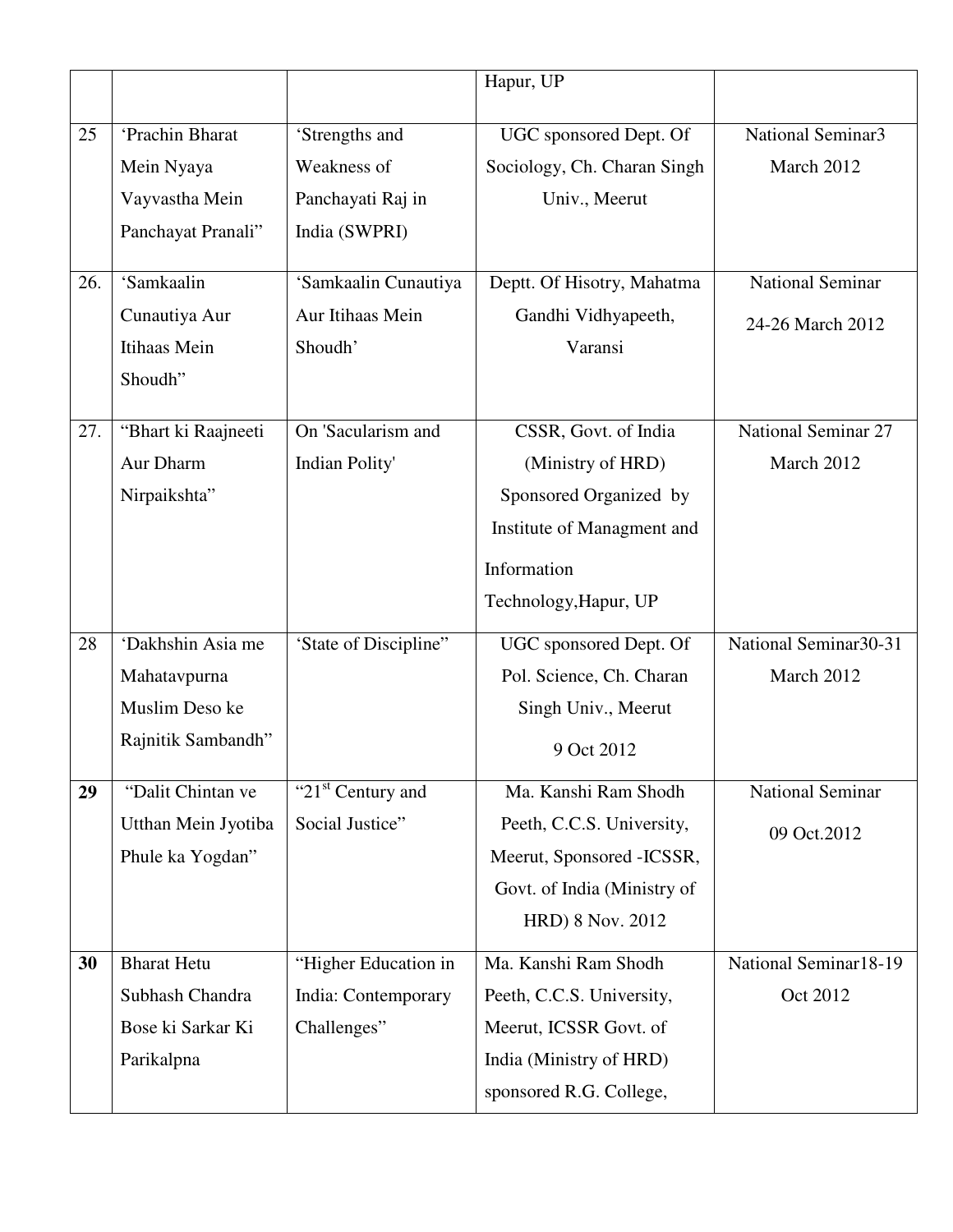|     |                     |                                | Meerut (U.P.)                |                         |
|-----|---------------------|--------------------------------|------------------------------|-------------------------|
|     |                     |                                | 24-25 Nov. 2012              |                         |
| 31  | "Bharat Sarkar ki   | 'State Politics in             | Dept. of Pol. Science, R.G.  | National Seminar8 Dec   |
|     | Siksha Neeti ve     | India"                         | College, Meerut (U.P.)       | 2012                    |
|     | Vibhinna Siksha     |                                | <b>ICSSR</b> Govt. of India  |                         |
|     | Aayog"              |                                | (Ministry of HRD)            |                         |
|     |                     |                                | sponsored R.G. College,      |                         |
|     |                     |                                | Meerut (U.P.)                |                         |
| 32  | "Maurya Kaal Mein   |                                | ICSSR, Govt. of India, New   | <b>National Seminar</b> |
|     | Pratiraksha Seva ke |                                | Delhi, Organized by Dept. of | 24-25 Nov. 2012         |
|     | Adhikari"           |                                | Deffence Studies, Meerut     |                         |
|     |                     |                                | College, Meerut (U.P.)       |                         |
|     | "Dr. Ambedkar       | "Human Rights"                 | Organized by Dept. of        | <b>National Seminar</b> |
|     | Avam Dalit          |                                | Political Science, (Indian   | 15 Dec. 2013            |
|     | Maanvaadhikar"      |                                | <b>Political Science</b>     |                         |
| .33 |                     |                                | Association), with National  |                         |
|     |                     |                                | Human RightCommision         |                         |
|     |                     |                                | C.C.S. University, Meerut    |                         |
|     |                     |                                | (U.P.                        |                         |
|     | "Itihas Aur Sahitya |                                | Organized by College         | <b>National Seminar</b> |
|     | ka Sambandh"        | 'Dynamics of Human             | <b>English Teacher's</b>     | 8-9 March 2013          |
| 34  |                     | <b>Relations in Literature</b> | <b>Association</b> [CETA]    | ]                       |
|     |                     | and other Discipline'          | 8-9 March 2013               |                         |
|     |                     |                                | $\mathbf{I}$                 |                         |
|     | "Dr. Ambedkar Ki    | "Role of Dr.                   | Ma. Kanshi Ram Shodh         | <b>National Seminar</b> |
| 35  | Dharmic             | Ambedkar in Social             | Peeth, C.C.S. University,    | 8-9 March 2013          |
|     | Avadharna"          | Changes"                       | Meerut $(U.P.)$ 8            |                         |
|     |                     |                                |                              |                         |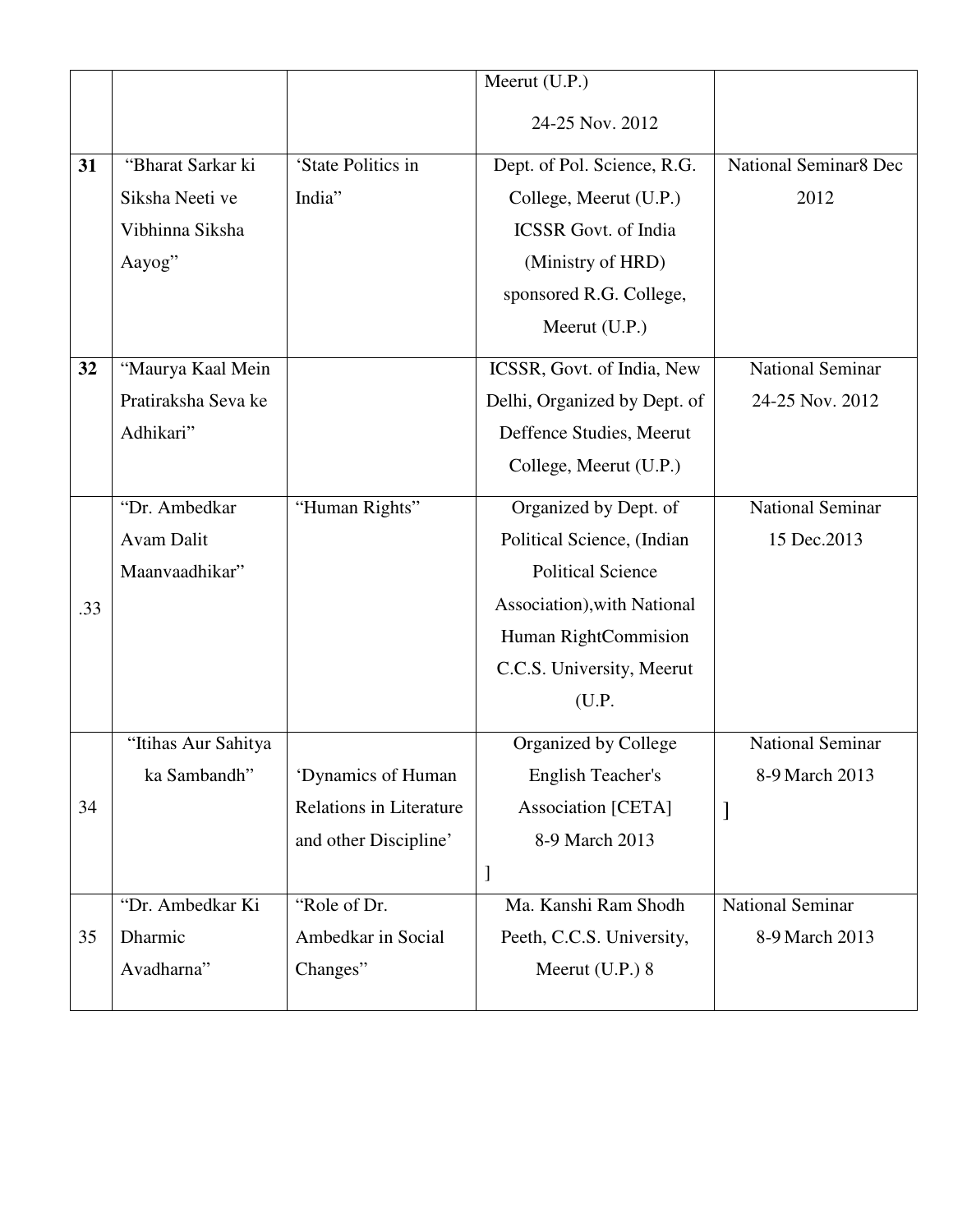| 36. | "Gupta kaal mein      | "Thread<br>India's<br>to       | Sponsored by Indian Council                  | <b>National Seminar</b> |
|-----|-----------------------|--------------------------------|----------------------------------------------|-------------------------|
|     | raatriye Suraksha     | Security<br>Internal           | of Social Science Research                   | 24-25 ov.2013           |
|     | ;Gupt raajaou ke      | Issues & Challenges"           | (ICSSR), Ministry of H.R.D.                  |                         |
|     | Youdh"                |                                | Govt. of India, New Delhi,                   |                         |
|     |                       |                                | Organized<br>by<br>Dept.<br>of               |                         |
|     |                       |                                | Deffence Studi es, Meerut                    |                         |
|     |                       |                                | College, Meerut.                             |                         |
|     | "Bhartiya             | 'Changing Nature of            | Dept. of Pol. Science, R.G.                  | National Seminar8 Dec   |
|     | Loktantra; Samassya   | IndianDemocracy;Cha            | College, Meerut (U.P.)                       | 2012                    |
|     | ye avem               | llenges and Prospects"         | <b>ICSSR</b> Govt. of India                  |                         |
|     | Paridrashay"          |                                | (Ministry of HRD)                            |                         |
|     |                       |                                | sponsored R.G. College,                      |                         |
|     |                       |                                | Meerut $(U.P.)$                              |                         |
|     | "Itihas Aur Sahitya   |                                |                                              | National Seminar        |
|     | ka Sambandh"          | Dynamics of Human              | Organized by College                         | 8-9 March 2013          |
|     |                       | <b>Relations in Literature</b> | <b>English Teacher's</b>                     |                         |
|     |                       | and other Discipline           | <b>Association (CETA</b>                     |                         |
|     |                       |                                |                                              |                         |
|     | 'Aadhunik Bharat      |                                | Mihir Bhoj                                   | NationalSeminar         |
|     | Mein Saamaajik        | 'Social Justise-A              | P.G.College, Dadri, Gautam<br>Budh Nagar U.P | 12-13 March 2014        |
|     | Nyaya Ki              |                                |                                              |                         |
|     | Sanvedhaanik          | Historical Study'              |                                              |                         |
|     | Vayvastha'            |                                |                                              |                         |
|     | 'Baudh Shiksha ki     | Baudh Shiksha ki               | Kanshi Ram Shoudh Peeth,                     | <b>National Seminar</b> |
|     | Aadhunik samay        | vartaman samay mein            | Ch. Charan Singh Univ.,                      | 15 March 2014           |
|     | mein prasangikkta'    | prasangikkta'                  | Meerut,                                      |                         |
|     | 'Axiological          | Aadhunik Bharat Mein           | UGC sponsored , Dept. of                     | <b>National Seminar</b> |
|     | Perspective of        | MulyaSiksha ve                 | Education, C.C.S.                            | 29-30 March 2014        |
|     | Teacher Education'    | Saamaajik parivartan           | University, Meerut (U.P.                     |                         |
|     | 'Guptkaal mein        | 'Status of Indian              | UGC sponsored , Dept. of                     | <b>National Seminar</b> |
|     | Isstridhan par Isstri | Women; Retrospect              | Political Science, (Indian                   | 30-31 March 2014        |
|     | Adikaaroan ki         | and Prospect'                  | <b>Political Science</b>                     |                         |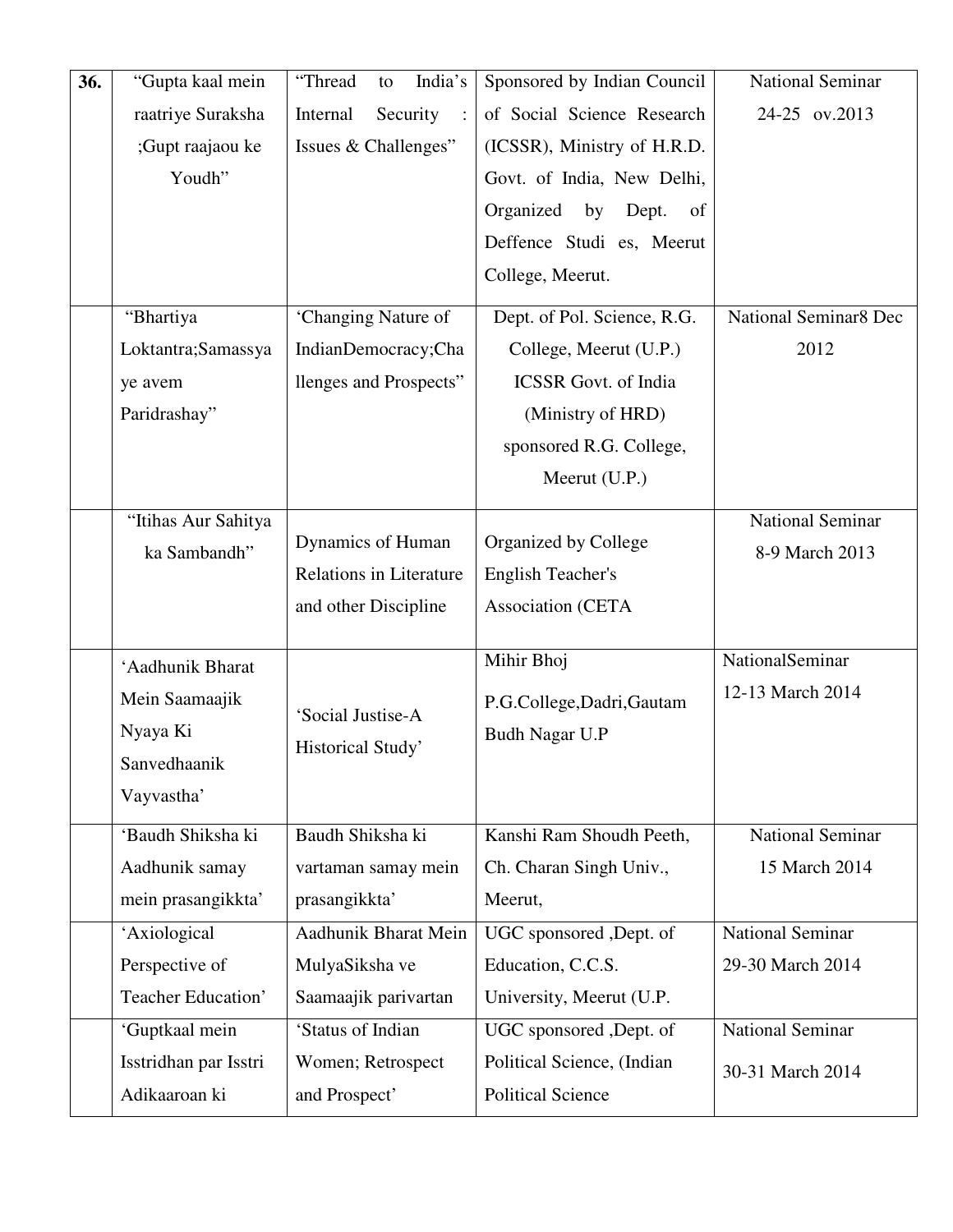| Isstithi'                                                                           |                                                                                                 | Association) and                                                                   |                                                |
|-------------------------------------------------------------------------------------|-------------------------------------------------------------------------------------------------|------------------------------------------------------------------------------------|------------------------------------------------|
|                                                                                     |                                                                                                 | WomenCell, C.C.S.                                                                  |                                                |
|                                                                                     |                                                                                                 | University, Meerut (U.P)                                                           |                                                |
| 'Mahabharat Mein<br>Vernit Sannya<br>Vayvastha'                                     | 'Mahabharat Mein<br>Vernit Hastinapur                                                           | Dept. of History, Meerut<br>College, Meerut                                        | National Seminar,<br>31 Oct, 2015              |
| Prachin Bharat Mein<br>Dand Ke prachalit<br>Pramukh Prakar                          | Itihas Sankalan<br>Yojana, Western UP                                                           | ,Dept. of History,<br>C.C.S. University Meerut                                     | <b>National Seminar 6-7</b><br>Feb.2016        |
| 'Pandit Deendayal<br>Upadhyay ka<br>Ekatma Manav &<br>Darshan'                      | 'Pandit Deendayal<br>Upadhyay ka Ekatma<br>Manav & Darshan'                                     | , Dept of Pol.sci and Dept of<br>Law, C.C.S.University,<br>Meerut.                 | National Seminar, 29<br>Sep2016                |
| 1857 Ki Kranti ve                                                                   |                                                                                                 | D.A.V $(P.G)$ College, &                                                           | Nation Seminar,                                |
| Oadh                                                                                |                                                                                                 | Bhartiya Itihas Sankalan                                                           | 1 Dec, 2016                                    |
|                                                                                     |                                                                                                 | Samiti, Bulandshahar.                                                              |                                                |
| 1857 Ki Kranti Ki                                                                   | 1857 Ki Kranti Ki                                                                               | Mahamana Malviya Shodha                                                            | Nation Seminar,                                |
| Rajnitik and Samajik                                                                | Rajnitik and Samajik                                                                            | Sansthan, Meerut & Bhartiya                                                        | 9 Dec, 2016                                    |
| Pristhbhumi                                                                         | karan                                                                                           | Itihas Sankalan Samiti.                                                            |                                                |
| 'Dr.Bheem Roa<br>Ambedkar ke<br>Vicharon ki<br>vartamaan samay<br>mein Prasangikta' | 'Dr.Ambedkar ke<br>Vicharon ki vartamaan<br>samay mein<br>Prasangikta'                          | Bhartiya Rajniti Vigyan<br>Parishad, Dept of Pol.sci,<br>C.C.S.University, Meerut. | National Seminar,<br>4 March<br>2017           |
| 'Baudh Dharma ke<br>Vikas mein Samrat<br>Ashoka ka yogdaan'                         | Significance of<br>Mahayana, Theravad<br>and Vijrayana<br>Budhism in the Era of<br>Globlisation | Swami Vivekanand Subharti<br>, University Meerut                                   | National Seminar,<br>10 March 2018             |
| On Computer<br>Training                                                             | IQACell                                                                                         | C.C.S. University, Meerut                                                          | One day National<br>Workshop,<br>23 March 2015 |
| On 'Higher                                                                          | IQACell                                                                                         | C.C.S.University, Meerut                                                           | One day National                               |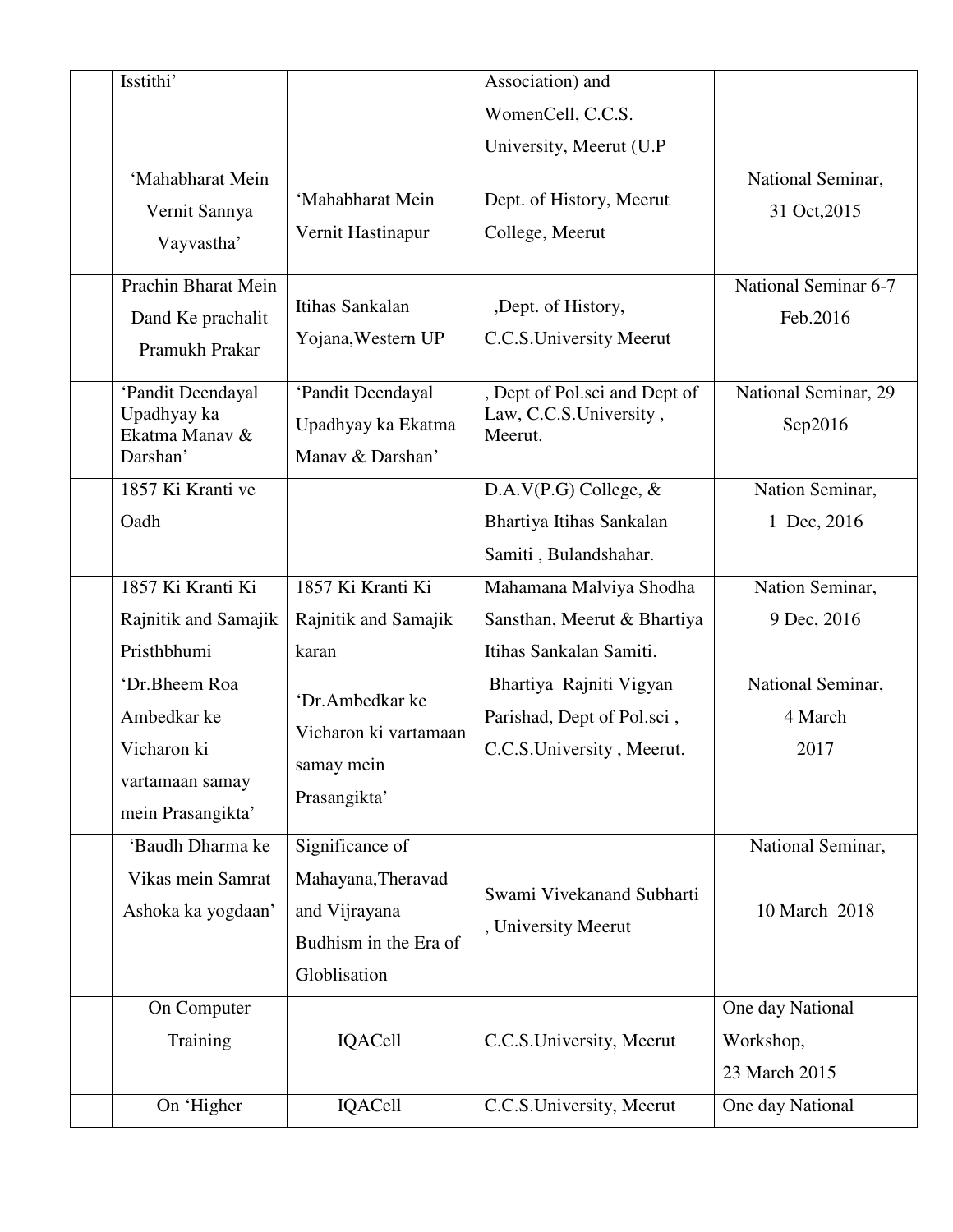| Education'                  |                                                                                                                    |                                                        | Workshop,                            |
|-----------------------------|--------------------------------------------------------------------------------------------------------------------|--------------------------------------------------------|--------------------------------------|
|                             |                                                                                                                    |                                                        | Oct. 2017                            |
| On 'Values in               |                                                                                                                    |                                                        | One day National                     |
| Education'                  | <b>IQACell</b>                                                                                                     | C.C.S. University, Meerut                              | Workshop,                            |
|                             |                                                                                                                    |                                                        | April 2018                           |
| Baudh Grantho mein<br>Nari" | Seminar                                                                                                            | organized by 'ASC, Jamia<br>Millia Islamia, New Delhi. | <b>Local Seminar</b><br>27 ct.2009   |
| Participated<br>$\sim$      | "Uprising of 1857-its"<br>Significance $\&$<br>Relevance In the<br>contemporary scenario<br>and ideas of the youth | Department of History,<br>C.C.S. University, Meerut    | <b>Local Seminar</b><br>8-9 May.2007 |
|                             |                                                                                                                    |                                                        | <b>Total</b>                         |

**Invited Lectures and Chairmanships at National/International conferences/ seminars etc.-** 

| S.N          | <b>Title</b><br>of <sub>1</sub><br>Lecture/Aca | Title of conferences<br>/ seminars | Date<br>with<br>year | organized by                         | Wheather<br>internationa |
|--------------|------------------------------------------------|------------------------------------|----------------------|--------------------------------------|--------------------------|
|              | demic                                          |                                    |                      |                                      | l national/              |
|              | <b>Session</b>                                 |                                    |                      |                                      |                          |
|              | <b>ChairedThe</b>                              | Journal released on                | <b>14 July 2010</b>  | <b>Younker Scientific and Social</b> | <b>Internationa</b>      |
| $\mathbf{1}$ | Academic                                       | the occasion of the                |                      | <b>Science Research Foundation</b>   |                          |
|              | <b>Session</b>                                 | international                      |                      | Gaziabad U.P. unki prasangikta       |                          |
|              |                                                | seminar on India &                 |                      |                                      |                          |
|              |                                                | Korea Relationship-                |                      |                                      |                          |
|              |                                                | "Sharing"<br><b>Mind</b>           |                      |                                      |                          |
|              |                                                | Between India and                  |                      |                                      |                          |
|              |                                                | through<br>Korea                   |                      |                                      |                          |
|              |                                                | Poetry"                            |                      |                                      |                          |
|              |                                                |                                    |                      |                                      |                          |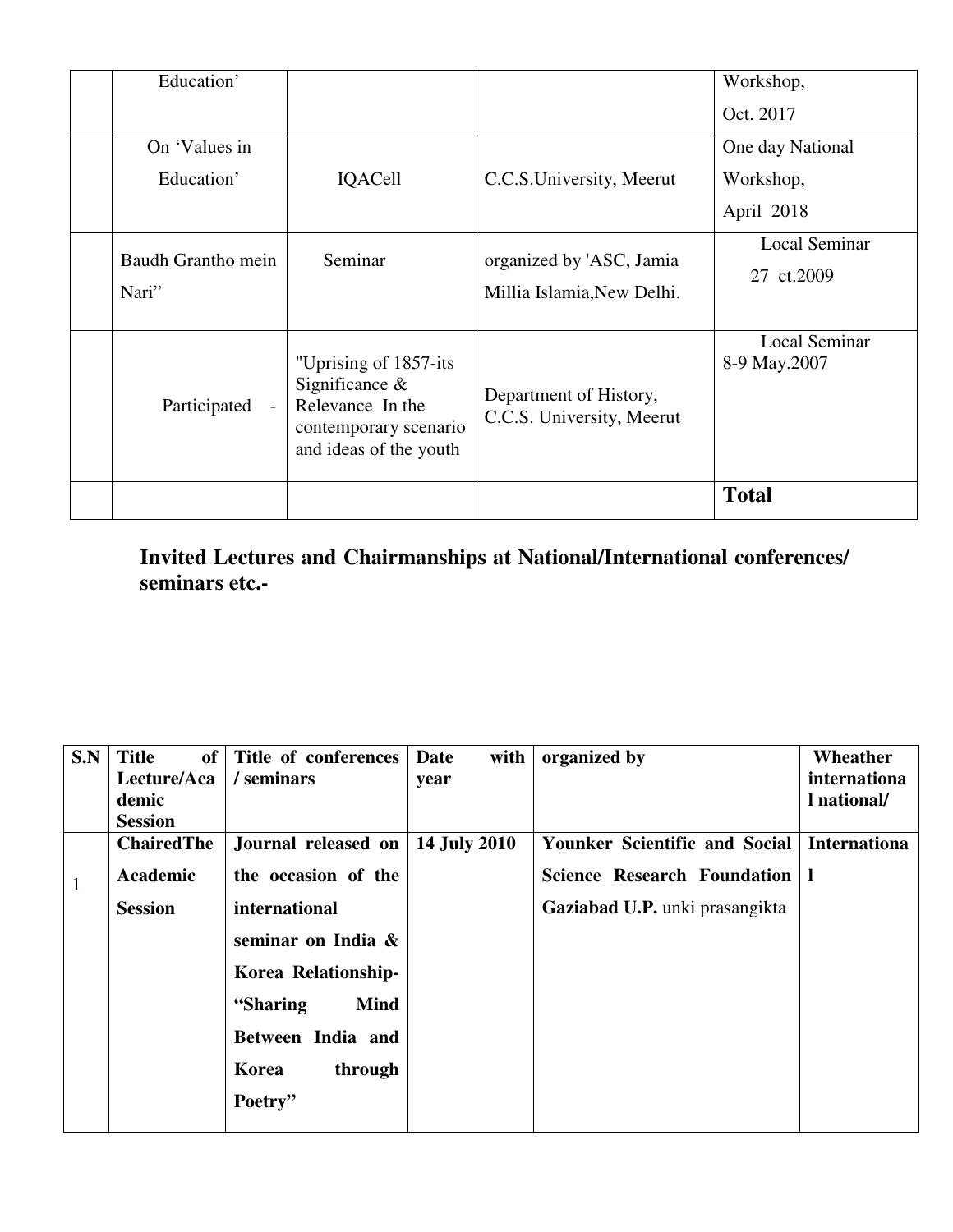| $\overline{2}$ | Dilivered | a            | BabaSaheb Dr.           | 06                  | Smt.Manno<br>Swargiya<br>Devi    | National/       |
|----------------|-----------|--------------|-------------------------|---------------------|----------------------------------|-----------------|
|                | talk      |              | Ambedkar ki             | <b>July</b><br>Dec. | <b>Smarak</b><br>Gramin<br>Vikas |                 |
|                |           |              | Shikshaoun ka           | 200928 April        | Sansthan, Historical Sakyasingha |                 |
|                |           |              | Bhartiya Janmanas       | 2010                | Rathapala<br>Budha               |                 |
|                |           |              | per prabhav avam        |                     | Monstery, Hapur UP               |                 |
| 3              |           |              | its<br>Approach<br>for  |                     |                                  |                 |
|                | Dilivered | a            | <b>Resolution'</b>      |                     |                                  |                 |
|                | talk      |              |                         |                     |                                  |                 |
| $\overline{4}$ | Dilivered | a            | 'Religious<br>and       | 03<br><b>March</b>  | ICSSR, Govt. of India (Ministry  | National/       |
|                | talk      |              | <b>Moral Education'</b> | 2012                | of HRD) Sponsored Organized      |                 |
|                |           |              |                         |                     | by Younker Scientific and Social |                 |
|                |           |              |                         |                     | Science Research Foundation,     |                 |
|                |           |              |                         |                     | Hapur, UP                        |                 |
|                |           |              |                         |                     |                                  |                 |
| 5              | Dilivered | a            | 'Sacularism<br>and      | 27March             | CSSR, Govt. of India (Ministry   | <b>National</b> |
|                | talk      |              | <b>Indian Polity'</b>   | 2012                | of HRD) Sponsored Organized      |                 |
|                |           |              |                         |                     | by Institute of Managment and    |                 |
|                |           |              |                         |                     | InformationTechnology, Hapur,    |                 |
|                |           |              |                         |                     | <b>UP</b>                        |                 |
| 6.             | Dilivered | $\rm{a}$     | 'Bhartiya               | 30. May . 2011      | Dr.B.R.Ambedkar Janmshatabdi     | <b>National</b> |
|                | Lecture   |              | Nari;Chunautiya         |                     | Mahavidyalaya, Dhansari, Aligarh | Seminar         |
|                |           |              | avam Samadhan'          |                     | ,UP                              |                 |
|                |           |              |                         |                     |                                  |                 |
| 7              | Dilivered | $\mathbf{a}$ | 'Itihas mein Sakshaya   |                     | 'Trends, Ethical Considersations | National        |
|                | Lecture   |              | Vishletion ke           |                     | and Innovations in               | Seminar         |
|                |           |              | Pramukh Tatva'          | 16 May.2018         | Research' Faculty of             |                 |
|                |           |              |                         |                     | Education, Swami Vivekanand      |                 |
|                |           |              |                         |                     | Subharti, University Meerut      |                 |
|                |           |              |                         |                     |                                  | Total-07        |
|                |           |              |                         |                     |                                  |                 |

# **Part C : Other relevant information**

**Please give details of any other credential, significant contributions, awards received etc. not mentioned earlier.**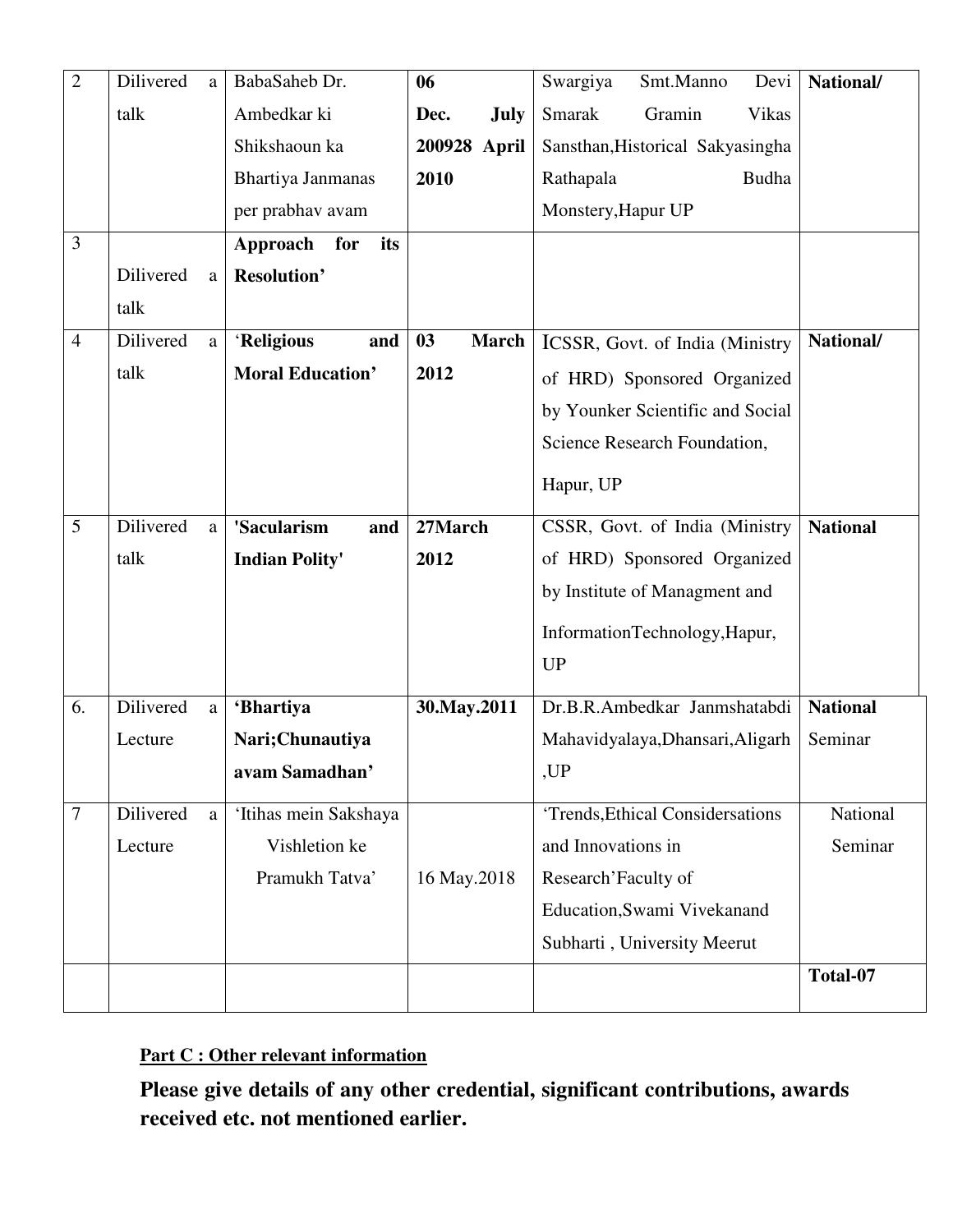**Updating of subject content, course improvement—**

1.Actively work as a Member of **Departmental syllabus framing comm**ittee **updating of subject content, course improvement** in 2008-09 for twenty **Course for M.A.**

2 Actively work as a Member of **Departmental syllabus framing committee updating of subject content, course improvement** in- Aug.2012,for five **Courses for M.Phil.** 3. Actively work as a Member of **Institutional syllabus committee of subject designing committee in- Aug.2014,for two Courses for Ph.d. Course work**

4. Actively work as a Member of **Departmental syllabus framing committee updating of subject content, course improvement** in 2016-17 for twenty **Course for M.A. 5** Actively work as a Member of **Departmental syllabus framing committee updating and revising of subject content, course improvement** in- Aug.2017-18,for **for two papers** of

Ph.d **Course Work.** 

### **Extension, Co-curricular and field based activities –** .-

1.I went to Agra District with my faculty member and our students for a Historical Tour. In 2004

2.-I went to Bhagpat District with my faculty member and our students for a coinage exibition and saw and know about coinage of different dynasties, and define to our students about coinage of exhibition,2007.

3.-I went to .-I went to important Historical Places 0f Delhi & National Museum,New Delhi with my faculty member and our students for a educational tour in April 2008.

4.I went to Agra District with my faculty member and our students for a Historical Tour. In 2004

5.-I went to important Historical Places 0f Delhi & National Museum,New Delhi with my faculty member and our students for a educational tour in March 2018.

### **Developing and imparting Remedial--**

1.Member of Institutional Remedial coaching programmes-A UGC programme in 2007-8

2.Member of Institutional Remedial coaching programmes-A UGC programme in 2008-09.

3.Member of Institutional Remedial coaching programmes-A UGC programme in 2009-10.

## **Membership /Participatoin committees-----------.**

**1 Life Member of Indian Histort Congress** 

**2.Life Member of UP History Congress** 

**3.Life Member of Indian Social Science Congress** 

**4.Member of Research Journal of Arts,Management and Social Science, A Peer Reviewd/Referred InterDisciplinary,International Researh Journal,Indexed and**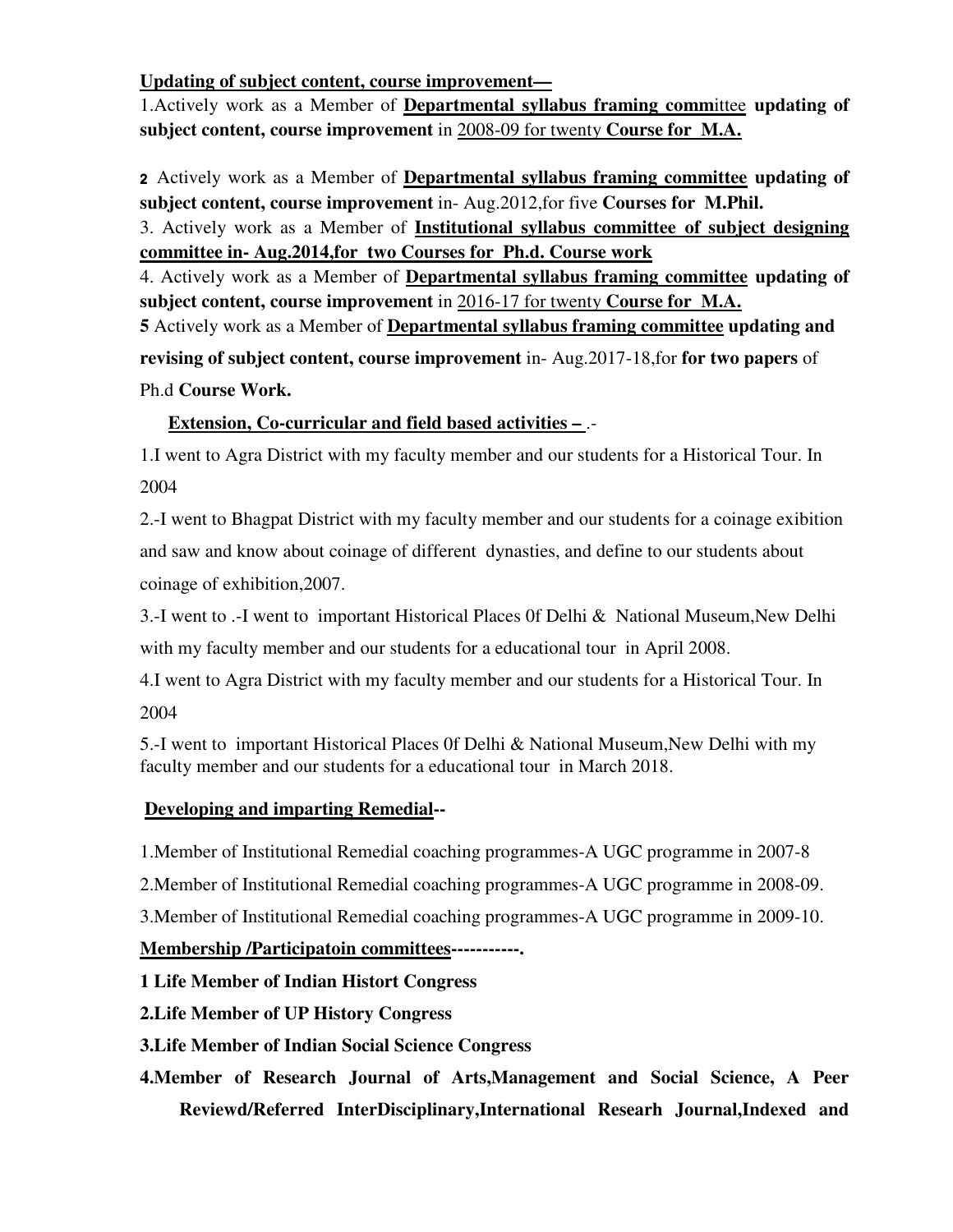#### **Listed at;Ulrich'sInternationalPeriodicalDictionary,Proquest,U.S.A.Title**

**Id;715204,** ISSN-NO.957-4083,

5.-Member of Younker Social Science International Research Journal editorial Board,[E-Journal],Heero-Hito, Vol.-1 (1) ISSN No.-2348-7283

**6.Member of board of executive-editors of Indian Socio-Economic A Inter Disciplinary Researh Journal,** Ma.Kanshi Ram Shoudh Peeth, Ch. Charan Singh Univ., Meerut

#### **Awards/Honour**

#### **International Award**

**Received an International Award, Rev. Musan Cho-oh-Hyun International Creative Mind Award 2010 for outstanding contribution in the field of History & Buddist Literature on the occasion of an international seminar on "Sharing Mind Between India and Korea Through Poetry"**

- Member of executive council C.C.S. University, Meerut, 2008-09. Member of executive council C.C.S. University, Meerut, 2008-09.
- Member of executive council C.C.S. University, Meerut, 2018-continue.
- Member of academic council C.C.S. University, Meerut, 2008 till 2012.
- Member of academic council C.C.S. University, Meerut, 2018-continue.

#### **Administrative Assignments:**

Assistant Warden of Durga Bhabhi Girls' Hostel, Campus, C.C.S. University, Meerut, Sep 2008-till now 2015.

Member of executive council C.C.S. University, Meerut, 2008-09.

Member of SC/ST cell, C.C.S. University, Meerut 2009-10.

Member of SC/ST cell, C.C.S. University, Meerut 20010-11.

Member of SC/ST cell, C.C.S. University, Meerut 2011-12.

Member of SC/ST cell, C.C.S. University, Meerut 2012-13.

Member of SC/ST cell, C.C.S. University, Meerut 2013-14. 4.-Member of Younker Social

Science International Research Journal editorial Board,[E-Journal],Heero-Hito, Vol.-1 (1) ISSN No.-

2348-7283

Member of Anti ragging committee, campus, C.C.S.university, 2009-10.

Member of Anti ragging committee, campus, C.C.S.university, 2010-11.

Member of Anti ragging committee, campus, C.C.S.university, 2011-12

Member of Anti ragging committee, campus, C.C.S.university, 2012-13.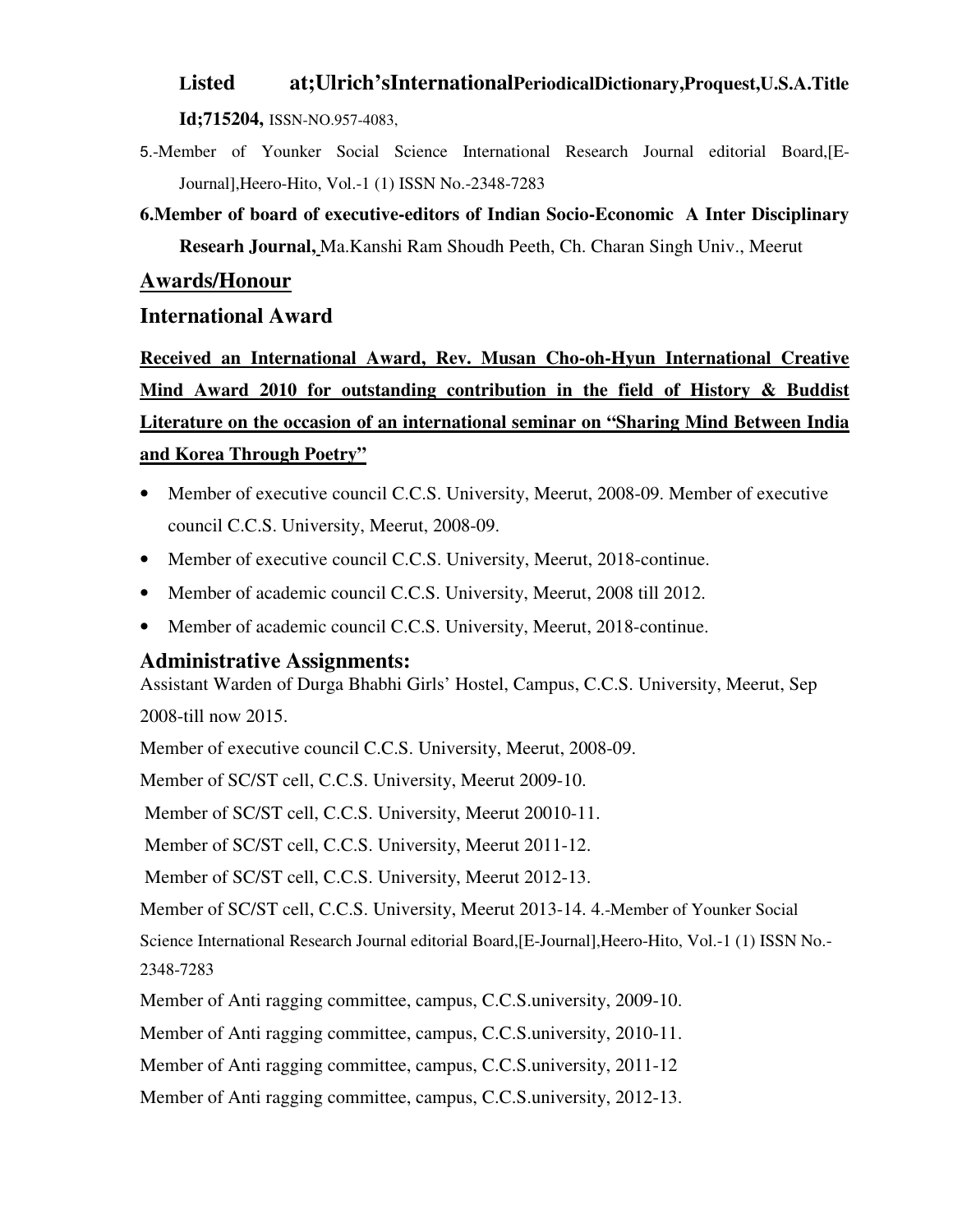Member of Anti ragging committee, campus, C.C.S.university, 2013-14. Member of Anti ragging committee, campus, C.C.S.university, 2014-15

#### **Position held/ leadership in organization-**

1. Actively work as a Member of University Campus Development committee for  $11<sup>th</sup>$  Plan at the time of UGC University assessment 2009.

2.-Incharge of Degree Holder Zone in Auditorium Management Committee for University Convocation in2012.

 3.-Incharge of Medal Holder Zone in Auditorium Management Committee for University Convocation in2014.

4.-Actively participated and worked as a member of **Campus manegment committee for UGC visit** in C.C.S. University, Meerut in 2008.

5.- Actively participated and worked in many International/National Workshop /Seminars.such as—

 6.Actively participated and worked as a member of 0rganizing committee for National seminar organized by Dept.of History, C.C.S. University, Meerut on " **Problems of Historiography of Indian History'** \_26 March, 2008

 7.-Actively participated and worked as a member of 0rganizing committee for National seminar organized by Dept.of History, C.C.S. University, Meerut on " **Historiography of Indian History ; Problems and Perspectives"\_**30 March, 2009

8.- Actively participated and worked as a member of 0rganizing committee and comparer for National seminar organized by Dept.of History, C.C.S. University, Meerut on**"Mahatma** 

#### **Gandhi Aur Bhumanandalikaran"** \_ 01-02 Oct.2010

9.- Actively participated and worked as a member of 0rganizing committee and comparer for National seminar organized by Dept. of History, C.C.S. University, Meerut on **" Subhash** 

#### **Chandra Bose:Vayakatitava Avan Krititava "**23 Jan.,2011

10.Actively participated and worked as a member of 0rganizing committee National Workshop, organized by Dept of History, C.C.S.University , Meerut & Jammu Kashmir Study Center, New Delhi on 'Jammu Kashmir:ek Navvimarsh'

**"** 8-17 March 2016.

11. Actively participated and worked as a member of 0rganizing committee for National Workshop organized by Dept. of History, C.C.S. University, Meerut on **"** 'Bhartiya Sanskriti'24-02Nov.2016.

12- Actively participated and worked as a member of 0rganizing committee for Special